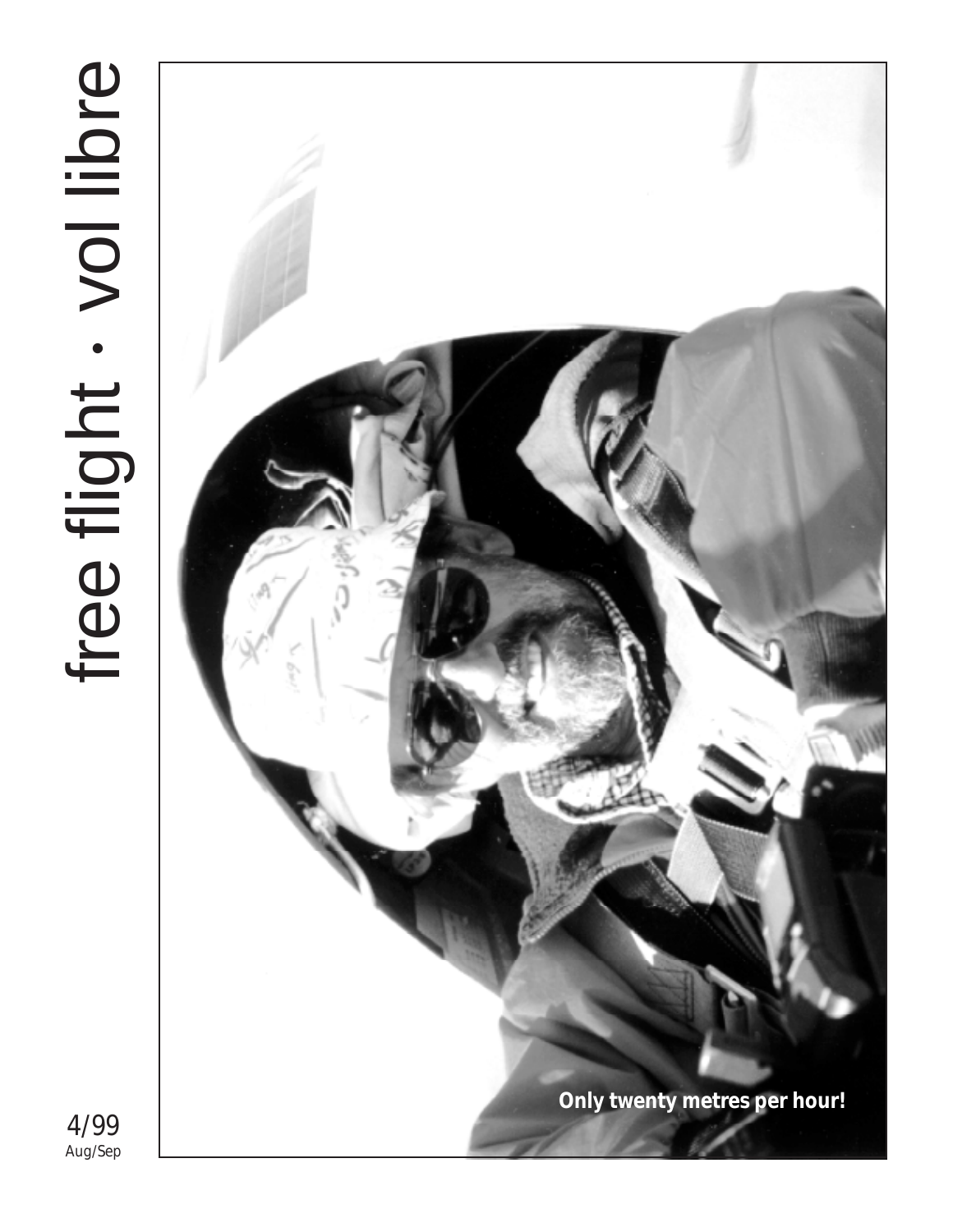

**Visitors at the SAC website** Absolutely amazing. The public relation function of our website is impressive. In a period from 25 March to 21 April, we recorded 17,785 hits. When you consider the cost to performance ratio, it is even better.

The office communications have also changed. Phone, fax and conventional mail have gone down in volume. Email, however, has grown in volume enormously and alone exceeds the number of communications we previously had with the conventional media.

*National Post***, 9 June 1999** Soaring also got a significant amount of public relation and awareness from Conrad Black. Canada's newest national daily, the *National Post* published a feature article on Brian Milner on the back page of the B section. Brian is claiming the world speed record for a 1000 kilometre out and return flight. Congratulations, Brian.

**Membership shenanigans** We often get calls at the office from people who believe that they have been SAC members for a number of years. The strange thing is that we have never heard of them. Their club collected the membership but never passed it on. Would you call this thievery? Other clubs wait until year-end to send the membership dues to the office. This causes interruptions in *free flight* distribution, and creates phone inquiries to the office — useless costs for all. Would you call this abuse? We even had a call from a glider pilot from a major Toronto area club who was told by the administrator of that club that his membership dues would only be passed to SAC after he did his Silver badge. Would you call this BS?

I really get upset when I witness such abuse of SAC services. I get mad because SAC is all of us. We have noticed that some clubs are the habitual abusers. I will not point fingers this time, but if push comes to shove, I just might do this. Got that?

**Lost friends** June was a painful month. Two of our members, like Icarus millennia ago, broke their wings and dropped from the sky. After Daniel Chêvrefils from MSC, we lost Bryce Stout. Bryce worked on the SAC insurance program as a member of the Insurance committee for many years. Daniel, as MSC's president Peter Trent told me, was the type of person whose contribution makes a good club a great one. To their families, friends and fellow club members, my most sincere condolences.

Les Nationales 1999 Il y a eu des visiteurs à Champlain. Beaucoup de visiteurs. Les compétiteurs sont venus d'Ontario, du Michigan et du Connecticut. Mais, j'ai eu le plaisir de rencontrer quelques uns des plus anciens membres du club de Québec. Durant les quatre jours que j'ai passé à la compétition, j'ai eu le plaisir de discuter avec des copains de MSC et Gatineau. Herb Lach nous a apporté des bouteilles de sa bière maison. On a eu beaucoup d'aide. MSC a envoyé un L-19 avec une équipe de pilotes.

Je ne peux passer sous silence la contribution de Claude Rousseau, venu de Québec avec le Pawnee. Les Nationales, c'est plus qu'une compétition, c'est surtout une célébration de la camaraderie. C'est un participant comme Colin Bantin qui nous a aidé avec le logiciel de pointage. C'est Bob Mercer qui aide Alain Orfila à réparer sa verrière. C'est Andrée Dallaire, Sylvie Arcand et Gilles St. Germain qui ont cuisiné trois délicieux repas du soir. Ça été aussi le dynamisme de Denis Trudel, directeur de compétition durant les premiers huit jours. Mais ça été aussi la détermination farouche d'André Pepin qui a mené ce projet à terme contre vents et marées. À tous ces gens et surtout à tous ceux qui de façon généreuse et anonyme ont contribué, je dis MERCI. La force et l'avenir du sport, c'est vous.

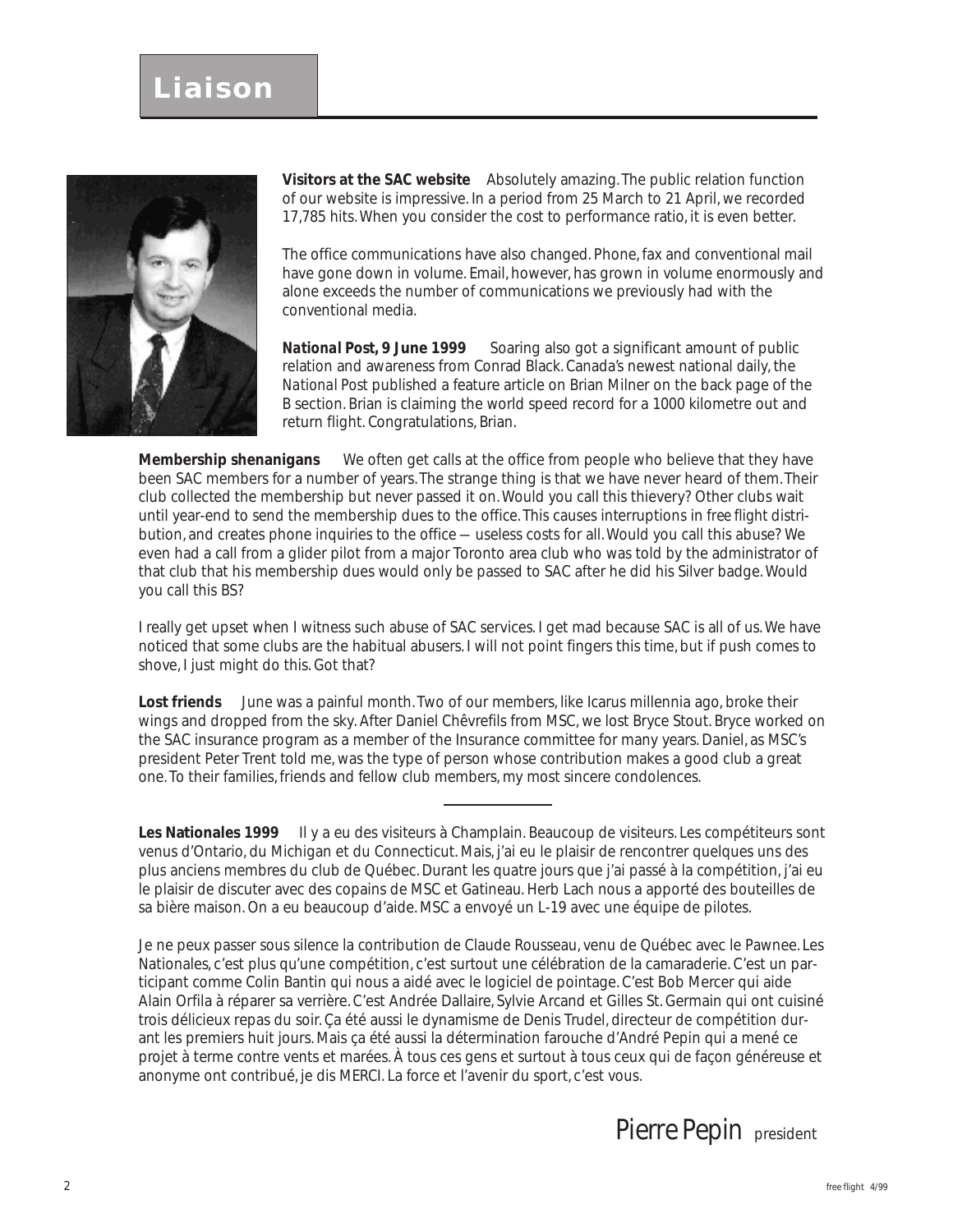# free flight • vol libre

## 4/99 Aug/Sep

The journal of the Soaring Association of Canada Le journal de l'Association Canadienne de Vol à Voile

|  | ISSN 0827-2557 |
|--|----------------|
|  |                |

- **the world distance award 4** editorial ✦ *Tony Burton*
- 
- - -
- - -
	-
- 
- **twenty metres per hour 5** a world record flight ✦ *Brian Milner*
- **performance perspectives 8 a** rating glider/ hang glider/ paraglider ♦ *Godfrey Wenness* 
	- **filling in the blanks 9** a multiplace record in Oz ✦ *Charles Yeates*
		- **why am I here?! 10** gliding sucks when there is no lift ✦ *Joe Gegenbauer*
- **bring a micrometer with you please 11** Silver distance adventures ✦ *Eric Gillespie*
	- **so you want to instruct 12** reflections on an instructor course ✦ *"the Bald Eagle"*
		- **1999 nationals 14** modest weather good club atmosphere ✦ *Denis Trudel, Walter Weir*
	- **a nationals moment, day 3 18** a pilot's perspective ✦ *Jörg Stieber*

#### DEPARTMENTS

- **19** *Hangar Flying*  new sailplane rescue system successfully tested, Canadian Gliding Team shirt a quick sell-out, know yourself from the way you hold the control stick, the wing-runner's checklist, new dealer for HP sailplane parts
- **22** *FAI Page*  FAI badge register, record claims

#### **Cover**

A pleased Brian Milner after the record flight in his Nimbus 3, Golf Juliet.

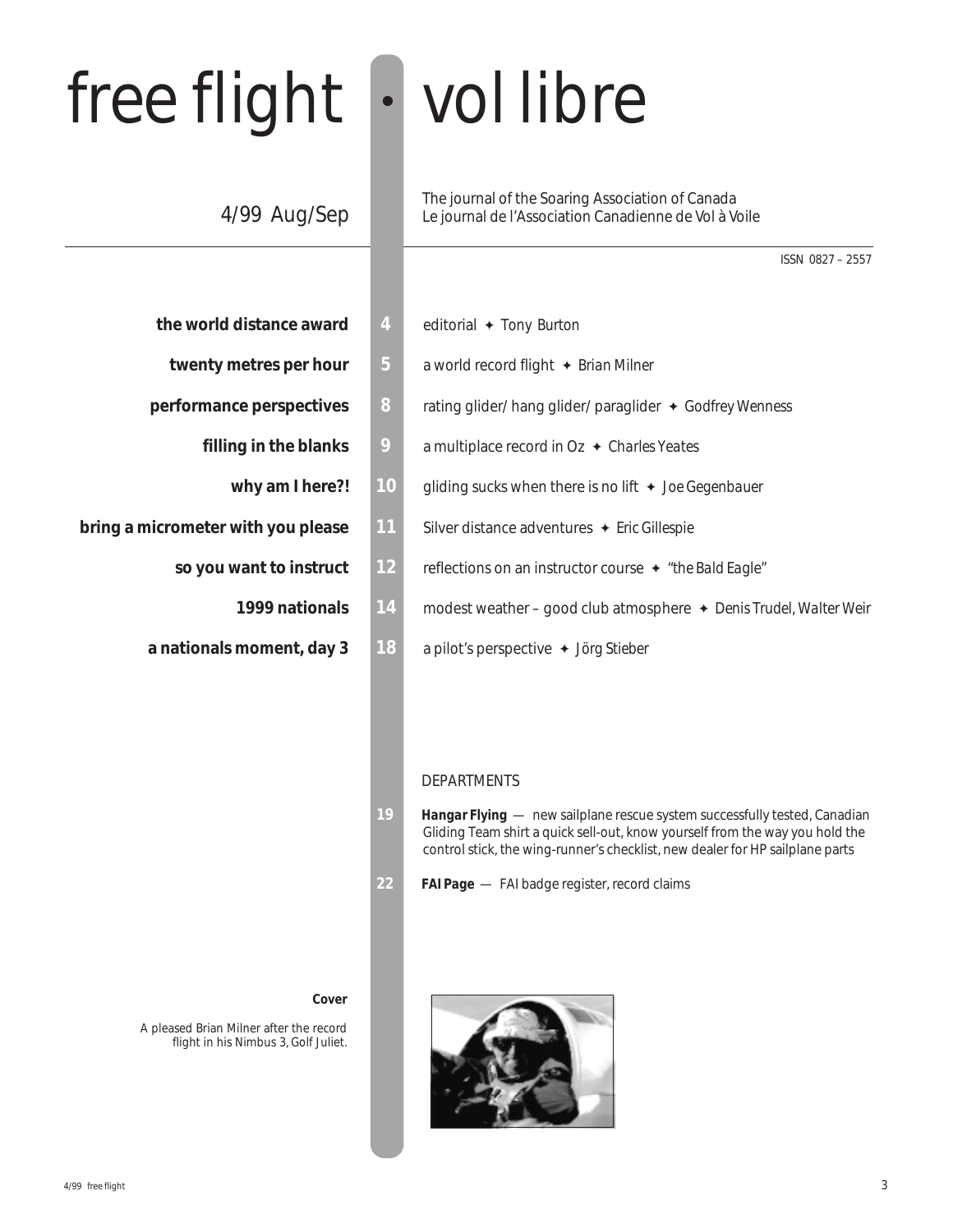## the WORLD DISTANCE AWARD

#### *Tony Burton*

**IN THE LAST YEAR OF THE 80s, it became obvious<br>that soaring pilots were exceeding the maximum** N THE LAST YEAR OF THE 80s, it became obvious goals established for them by the FAI. By the end of 1989 there were 4623 pilots in the world (USA – 712, Canada – 76) who had completed all legs of the Diamond Badge; and 111 pilots in the USA and 4 in Canada had earned the *1000 km Diplome*. The Diamond Badge had been created in 1949 and the *1000 km Diplome* in 1973. It was time for new goals.



Discussions with pilots worldwide seemed to indicate a desire for a cumulative distance award. Pilots in Russia suggested recognition of accumulated distance totaling the circumference of the earth. Other members of the world community were concerned about the paperwork associated with recording these accomplishments. The United States decided to go ahead alone to establish and experiment with this new task which would be administered on the honour system.

Thus, early in the decade of the nineties, the World Distance Award was established and the associated rules published (*SOARING*, December 1991). Kathleen Winters, a soaring pilot from Minnesota, agreed to take over management of the award on a volunteer basis. To qualify, the pilot must achieve a cumulative flight total of 40,000 kilometres with the minimum distance for each flight determined by the sailplane's L/D (the distance is not handicapped, however). There is certificate recognition for the intermediate distances of 5, 10, and 20,000 kilometres). Complete rules are available from Kathleen at 5940 Pioneer Road, St. Paul Park, MN, 55071, USA email <*Kcwinmn@aol.com>*.

As we approach the end of the nineties, there are six pilots (all from California) who have officially qualified for the World Distance Award. They are entitled to wear a ring around their FAI Badge symbolizing the distance around the world. Watch for this symbol of achievement being worn proudly by soaring pilots who have shown lasting love for and continuing dedication to cross-country soaring.

This award has been a bit of a state secret, not widely known due to a minimum of advertising on its existence or progress. When the May issue of SOARING magazine printed much of the above, I was intrigued and emailed Kathleen for more information. In particular, I wanted to know how retroactive one could be in logging flights towards the award, and if it was open to non-US citizens. She wrote that one's cross-country flights may be counted from the beginning of 1992 and that Canadians are welcome to apply.

The FAI awards are important because they are a means of measuring yourself against other pilots, both in your club and around the world, but most importantly they are a way of competing against yourself. Setting goals brings many rewards and keeps the spirit of soaring alive — since I built my RS-15 in 1977, I have flown it over one and a half times around the world. Let the World Distance Award be *your* continuous inducement to a life of cross-country flying. ❖



#### **The SOARING ASSOCIATION of CANADA**

is a non-profit organization of enthusiasts who seek to foster and promote all phases of gliding and soaring on a national and international basis. The association is a member of the Aero Club of Canada (ACC), the Canadian national aero club representing Canada in the Fédération Aéronautique Internationale (FAI), the world sport aviation governing body composed of national aero clubs. The ACC delegates to SAC the supervision of FAI-related soaring activities such as competition sanctions, issuing FAI badges, record attempts, and the selection of Canadian team pilots for world soaring championships.

*free flight* is the official journal of SAC.

Material published in *free flight* is contributed by individuals or clubs for the enjoyment of Canadian soaring enthusiasts. The accuracy of the material is the responsibility of the contributor. No payment is offered for submitted material. All individuals and clubs are invited to contribute articles, reports, club activities, and photos of soaring interest. An e-mail in any common word processing format is welcome (preferably as a text file), or send a fax. All material is subject to editing to the space requirements and the quality standards of the magazine.

Prints in B&W or colour are required. No slides or negatives please.

*free flight* also serves as a forum for opinion on soaring matters and will publish letters to the editor as space permits. Publication of ideas and opinion in *free flight* does not imply endorsement by SAC. Correspondents who wish formal action on their concerns should contact their Zone Director whose name and address is listed in the magazine.

Material from *free flight* may be reprinted without prior permission, but SAC requests that both the magazine and the author be given acknowledgement.

For change of address and subscriptions for non-SAC members (\$26/\$47/\$65 for 1/2/3 years, US\$26/\$47/\$65 in USA & overseas), contact the SAC office at the address below.

**President** Pierre Pepin<br>**Vice President** Richard Long **Executive Director** Jim McCollum **Treasurer** Jim McCollum<br> **Legal Counsel** Robert Wappe **Secretary** vacant

**Richard Longhurst Legal Counsel** Robert Wappel

**SAC office:** 101 – 1090 Ambleside Dr Ottawa, ON K2B 8G7

tel: (613) 829-0536 fax: 829-9497 e-mail: **sac@sac.ca** website: **www.sac.ca**

Deadline for contributions:



**January, March May, July September, November**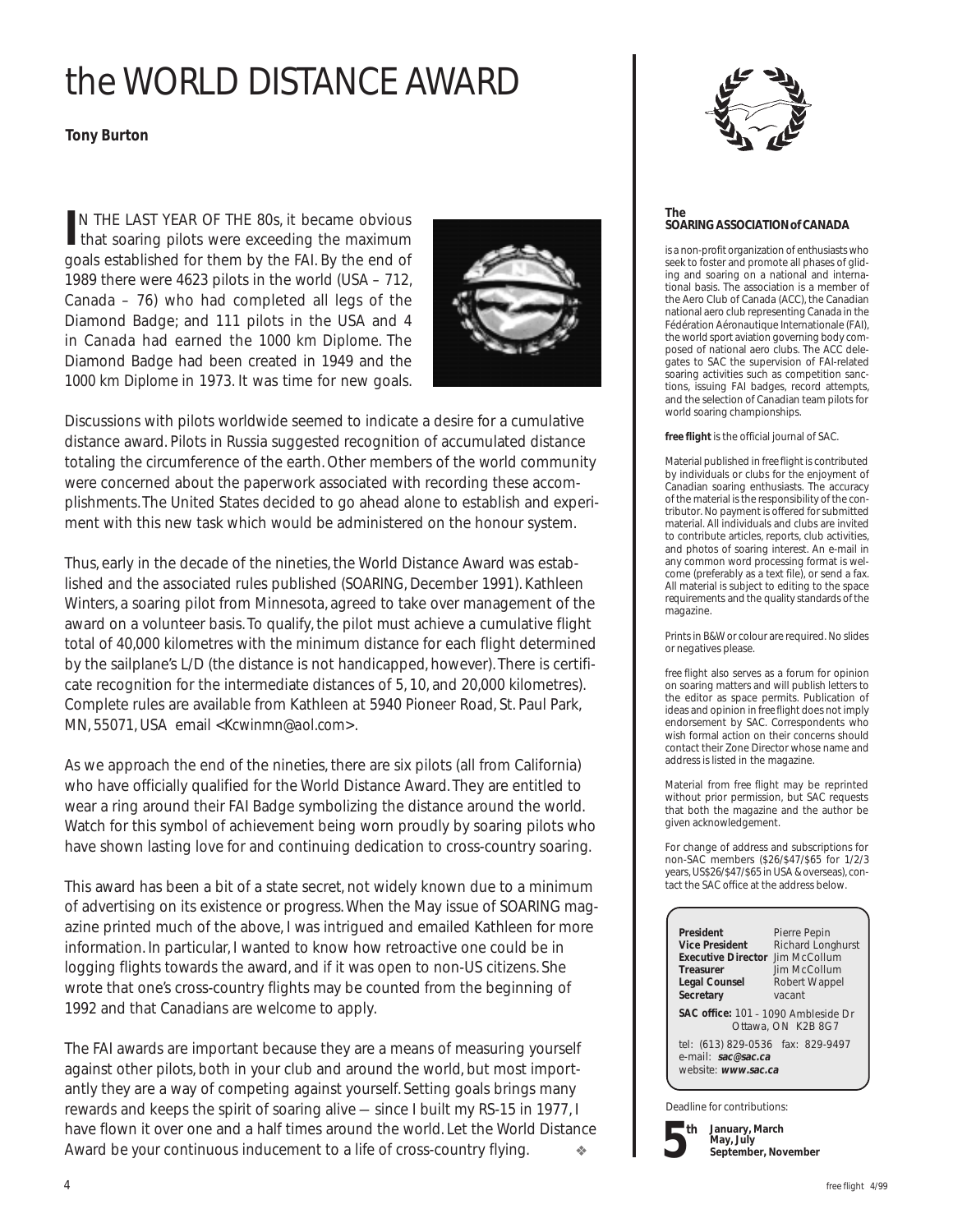#### **L'ASSOCIATION CANADIENNE DE VOL À VOILE**

est une organisation à but non lucratif formée d'enthousiastes et vouée à l'essor de cette activité sous toutes ses formes, sur le plan national et international. L'association est membre de l'Aéro Club du Canada (ACC), qui représente le Canada au sein de la Fédération Aéronautique Internationale (FAI), laquelle est responsable des sports aériens à l'échelle mondiale et formée des aéro-clubs nationaux. L'ACC a confié à l'ACVV la supervision des activités vélivoles aux normes de la FAI, telles les tentatives de record, la sanction des compétitions, la délivrance des insignes, et la sélection des membres de l'équipe nationale aux compétitions mondiales.

**vol libre** est le journal officiel de l'ACVV.

Les articles publiés dans *vol libre* proviennent d'individus ou de groupes de vélivoles bienveillants. Leur contenu n'engage que leurs auteurs. Aucune rémunération n'est versée pour ces articles. Tous sont invités à participer à la réalisation du magazine, soit par des reportages, des échanges d'idées, des nouvelles des clubs, des photos pertinentes, etc. L'idéal est de soumettre ces articles par courrier électronique, bien que d'autres moyens soient acceptés. Ils seront publiés selon l'espace disponible, leur intérêt et leur respect des normes de qualité du magazine.

Des photos en couleurs ou noir et blanc seront appréciées, mais s'il vous plaît, pas de négatifs ni de diapositives.

*vol libre* sert aussi de forum et on y publiera les lettres des lecteurs selon l'espace disponible. Leur contenu ne saurait engager la responsabilité du magazine, ni celle de l'association. Toute personne qui désire faire des représentations sur un sujet précis auprès de l'ACVV devra s'adresser au directeur régional, dont le nom et l'adresse sont publiés dans le magazine.

Les articles de *vol libre* peuvent être reproduits librement, mais le nom du magazine et celui de l'auteur doivent être mentionnés.

Pour signaler un changement d'adresse ou s'abonner, contacter le bureau national à l'adresse à la gauche. Les tarifs au Canada sont de 26\$, 47\$ ou 65\$ pour 1, 2 ou 3 ans, et de 26\$US, 47\$US ou 65\$US à l'extérieur.

#### **EDITOR**

Tony Burton Box 1916 Claresholm, AB T0L 0T0 tel & fax (403) 625-4563 e-mail **free-flt@agt.net**

Any service of Canada Post to above address. Any commercial courier service to 335 - 50 Ave W

#### **COMMERCIAL ADVERTISING**

SAC office (613) 829-0536 e-mail **sac@sac.ca**

Date limite:



**janvier, mars mai, juillet septembre, novembre**

# **Twenty metres per hour!**

 **Brian Milner**, COSA

HE 1999 US Open Class Nationals were held in Mifflin, Pennsylvania this year, together with the new 18m class Nationals. Mifflin is in central Pennsylvania, about twenty miles from the university town of State College (the home of Penn State). It is also close to Keystone (now Ridge Soaring) Gliderport. Many Canadians have flown here and made many long distance flights. **THE 1999 US Open Class Nationals were** south of west, not north of west. So back<br>held in Mifflin, Pennsylvania this year, to bed we went.<br>together with the new 18m class Nation-

I normally fly in the US Open class, there being no Canadian Open class contests. This year, there were only 12 Open class

ships flying, as most of the Westerners apparently didn't want to travel to Pennsylvania for the contest, but all the top guns were there. My flying was inconsistent this year; from first on the second practice day, through third, fifth,

tenth and last. I pulled off the grid on Day 4 with electrical problems and decided that as I was stressed out, I would not fly that day. This placed me firmly in last place.

An intense low pressure system established itself over northern Ontario on 23 May and brought rain and high winds to the contest area for three days. The low was supposed to move east after the second day and bring in very strong northwesterly winds — just what was needed for my planned 2200 kilometre World Free Distance record attempt. The winds were actually forecast to be too strong for contest flying, which was fine with me as it would theoretically allow me to attempt the world record distance flight without losing a contest day.

My wife Cheri and I filled the Nimbus 3 to the brim with water in the evening (and in the rain) and tied it down on the ramp right next to the runway. Karl Striedieck offered to tow me off at first light (0515) — all I had to do was wake him up (in his van) when I was sure of the weather. We were up at 4 checking the weather and found that not only had the low not moved, it had actually gone backwards (to the west) and the winds were now

to bed we went.

After three days, the low finally started to move off to the east and Thursday the 27th looked like a good (but not great) ridge day. I had decided before the contest that if a really good ridge day came along, I was going to try to get back my Canadian Out and Return record from Walter Weir (a fellow club member).

This looked like the day! The winds were forecast to be 310/25 at 6000 feet. The

**Suppose your last flight was just twenty** *metres* **per hour faster – would it have made the slightest, tiniest, difference?**

south end of the ridge, around Tri-Cities was forecast to have light and variable winds all day. This meant that only the northern section of the ridges could be expected to work. This was okay, as I didn't need to go

much past Bluefield, VA in order to beat Walter's record. I had been there before in light winds and there were usually good thermals after noon.

The planned task was from Lock Haven Airport in Pennsylvania to the end of the ridge near Whitten Cemetery and then return. This turnpoint is right next to Tazewell, VA. The flight would take me through about half of Pennsylvania, a piece of Maryland, a good chunk of West Virginia and a little piece of Virginia.

At 0600, the winds reported at Altoona were 290 at eight knots, very light and not a good direction for the section of ridge near my start point. I entered the declaration in the Cambridge GPS and John Good agreed to be the OO for the flight. The glider was topped off with water (bringing me way over contest weight, by the way) and cleaned. The pilot was scrubbed, dumped and topped off with food and drink, the cockpit loaded with pee bags, water and granola bars (my staple food for flying). The towpilot was shaken out of his house trailer and everything set up for the tow. "Kisses and hugs" from Cheri and a "go-gettem" from my wing runner Ron Tabery, and off we went at 0830.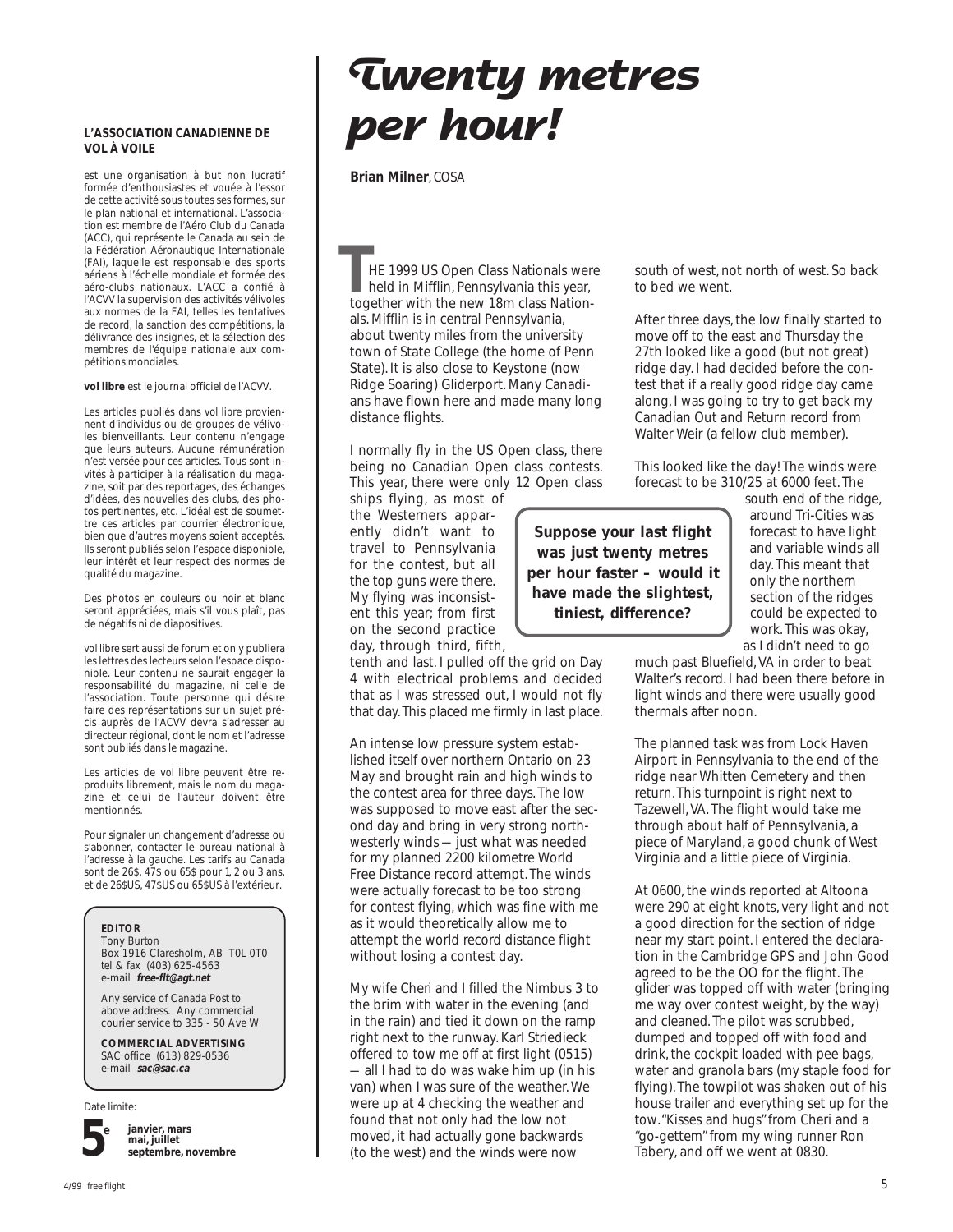The plan was to tow part way towards Lock Haven, then release when I was sure of getting to the main ridge high enough for a proper start.

Record flights allow a 1000 metre height difference between the start and finish without penalty. The plan was to arrive at about 1000 metres over the *top* of the ridge and then float gently south for about twenty miles. At that point the ridge takes a turn to the south and could be expected to give better lift than at Lock Haven. This was mistake num-ber one! I completely miscalculated the height needed to get to Lock Haven and actually arrived about 2000 feet lower than planned.

Just after I released from tow, and committed to the ridge, a 1-26 radioed to me that the ridge where he was (by Mifflin County) was *not* working and he was landing. Just great, I thought, get out the cell phone ready for a retrieve! I made the start at 0908 by my watch, but was only about 1000 feet above the ridge.

Between Lock Haven and Keystone Gliderport, there are two major obstacles to get past. The first is Howard Dam. This water body fills most of the valley floor for about five miles and there are few places to land near it. After this comes the infamous Milesburg Gap. This small gap in the ridge has claimed many pilots over the years. It looks insig-nificant, but when going southbound you fly from a low ridge to a much higher section. You are usually penetrating upwind as well. This combination calls for very conservative flying and usually a couple of turns in a thermal before crossing.

As I left Lock Haven, the ridge was quiet, without the usual turbulence that indicates good ridge lift. The sky was blue and there were no signs of early thermals. I flew at about 70 to 80 knots, conserving altitude and slowed down as I neared Milesburg. The ridge was working very weakly going past Howard, but I was still very concerned about getting past Milesburg. There were no signs of thermal activity so I took the plunge and went straight across. I reached the south side about 300 feet below ridge top and was prepared to land at Ridge Soaring (if I could get that far).

Bump, bump! The ridge was working! Floating past Ridge Soaring, I gained altitude slowly. Past Karl Striedieck's Eagle Field and it still worked. I flew slowly going past Port Matilda, as the ridge gets quite low at this point. However the further south I went, the better it got.

At Altoona, there is the first large gap. This one about five miles across. Usually there are good thermals at this point and one can do a couple of turns, gain a 1000 and strike out across the gap. Not today! After a few turns in what felt to be rotor, I was lower than the ridge top. Not a good place to be! I decided to bite the bullet and picked a field on the far side (at the base of the ridge) that I thought I could make and headed out across the gap. Halfway across I hit sink and thought that was it. I sped up (per the book) and flew out of it into zero sink. This kept me airborne until I hit the ridge on the far side. Halfway down it mind you, but across.

Trying to fly these ridges halfway down is *not* a very good idea; most of the time they do not work that low. Today was my lucky day! They were working. The next

section, from Altoona to Bedford is steep and I speeded up to about ninety knots, maintaining me about a hundred feet above the ridge.

The Bedford Gap is about twelve miles across and thermals are needed to cross. There were some cloud wisps about halfway across, but nothing was working at the north end of this gap. There is a good airport in the middle, so I headed out and bumped some broken rotorlike thermals part way across. It wasn't possible to centre anything, so I did what you are supposed to do in an Open class ship and kept going. Wow, it worked! I got across with hardly any problem. The ridge south of Bedford has a lower section upwind and a higher section downwind. Both usually work, but the high ridge is faster. I made it to the high part.

The next obstacle is the section south of Cumberland, MD. The ridge here deteriorates into small bumps about 300 feet high, called the Keyser Knobblies. Trying to ridge soar these is very stimulating for the heart; the fields that do exist are *very* small. The one time I did ridge soar them years ago, my feet were still dancing on the rudder pedals two hours later! This bad section is about thirty miles long. Cumberland, however, is usually where the wave starts and, on a good day, you can literally fly off the ridge into wave and cross this section at 10,000 or higher. Today the wave was not working there was a lot of rotor around, but nothing that could be centred and thermalled properly.

After wasting about ten minutes trying to climb into non-existent wave, I kept moving south slowly in weak rotor lift. I passed Keyser and hit the next short high section of ridge. As I passed the highest point, I took a half-decent thermal for a couple of thousand feet. This was enough to get me past the next very low section and I made it to the high ridge at Petersburg, West Virginia. This area at Petersburg is one of the most spectacular pieces of landscape I have ever seen. The ridge here is high, steep and has rock shelves that you fly past only feet away. It's like flying in a Disney movie!

My speed was increasing and I was now cruising at close to 120 knots. Thermals were getting strong, so was the turbulence. I passed Seneca Rock (a 500 foot high vertical outcrop) and slowed down as I neared Snowy Mountain. Snowy is a large separate mountain upwind of the main ridge that sometimes completely surpresses the ridge lift. Cautious pilots slow down here and gain some altitude, just in case. There is absolutely no place to land at Snowy — just trees and rocks! Apart from some severe turbulence, Snowy gave no problem this morning.

Sunrise Dam is the next major landmark and soon after this I reached Mountain Grove, where the ridge ends and runs into a lake. On my first 1000 kilometre flight in my old Jantar, I almost landed in this lake and I'm still very nervous about this area. There are two ways past this next section, called the Covington Gap. It is about thirty miles across and the safe way to cross is to drop downwind to another ridge, go past Covington, then penetrate back into wind at the south end. I decided to try to go straight across. There is a small hill in the middle of the gap and I intended to use that for a save if I found no lift. In fact there was good lift in the gap and I was able to cross it in good shape without much delay.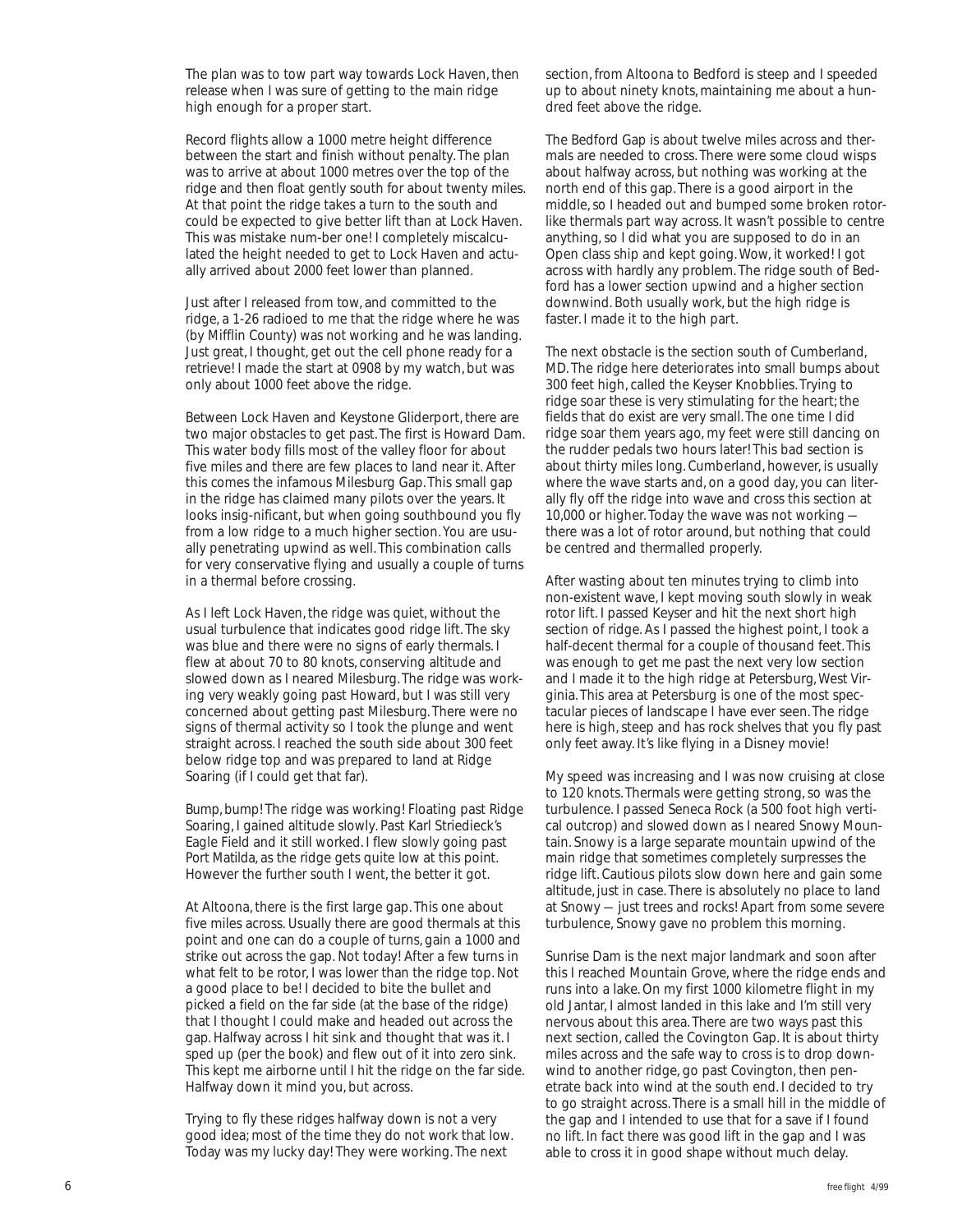

The wind was forecast to get very light south of here, however it stayed strong and so did the thermals. I had thought that I may have to do the last fifty miles or so in thermals only, it was not to be.

The ridge lift stayed good and the turnpoint was made at 1315 local. Looking to the south, I could see good cu as far as I could see. Very unusual, as it is normally blue this far south after a front goes through. I started kicking myself, as I could have declared a much longer task. At the turn, I called to base and let them know that I was on the way back (great relief at the other end) ... and it was pretty much the same as going south, except faster.

At Covington, I did the same as before and went for the hill in the middle of the gap, found broken lift and made the north end with no problems. I cruised northbound past Sunrise Dam, past Snowy with no problems, and reached Petersburg hoping for wave. Not to be — back into the rotor I went. At Keyser I hit the highest point in the flight, just under 6000 msl. From there I could make the main ridge at Cumberland.

I had planned to use the back ridge from Cumberland. This ridge is downwind of the main ridge, running from north of Cumberland, downwind of Bedford, Altoona and State College. It is sometimes much faster than flying the main ridge and there is only one gap to contend with at State College. From State College, Nittany Mountain runs north and meets the main ridge just downwind of Lock Haven. I couldn't reach the back ridge north of Cumberland and was forced to go back on to the main ridge. Halfway to Bedford, I hit a good thermal, slowed down to gain altitude and peeled off to the right for the downwind ridge three miles away. Of course as soon as I was committed, I hit sink. I still had enough height and energy however to make the ridge.

After passing downwind of Altoona, the ridges start to bend more to the east. The ridge lift started to weaken and the further north I went the weaker it became. Still, I was able to cruise at over ninety knots. At State College I made a few turns in broken three knots and crossed with no problems. Nittany Mountain worked well and as I reached the north end, I could see through the gap in the ridge to the finish point.

It was going blue now (it was almost 5 pm) and thermals

were getting few and far between. Downwind of Lock Haven, I slowed down and gained about 500 feet in two knots, then headed directly into wind through the gap in the ridge. I actually gained altitude bumping some thermals and made the main ridge above the ridge top. I finished over Lock Haven Airport at 1650 local time at ridge top height.

Now all I had to do was get the fifty kilometres back to Mifflin. I went back to the ridge and headed downwind for Nittany. The wind was blowing more west than northwest and I guessed that the bowl at the north end of Nittany would be working. It was and I gained enough altitude, without circling to get me back on to Nittany Mountain.

The plan was to ridge soar back to State College, then climb in thermals high enough to get me back downwind over the Seven Sisters Mountains to Mifflin. There was a significant headwind component now and not much sign of good thermals. About halfway back to State College I hit a broken two knotter and decided to stay with this until I could get high. I was still 30 kilometres from home, but knew if I could get over the first few mountains, I could probably ridge soar back to Mifflin. I climbed to 4000 and headed home over the mountains, bumping thermals as I ran into them. Soon I had enough altitude to make Mifflin.

Everyone else in the contest was back and de-rigging, so it gave me great pleasure to make a low pass and dump my ballast water on the line of gliders and trailers. I landed at 1726, tired but very happy.

At this point all I thought I had done was regain a Canadian record. When we arrived home I sent messages off to Dave Hennigar and started the paperwork for the records: distance 1,128.92 km, average speed 147.02 km/h (first leg – 137.0 km/h, second leg – 157.0 km/h).

I checked the Internet for possible US records and discovered that you have to be a US resident to claim them. I then checked the FAI site and printed out the world record list. Right at the bottom were two unclaimed blank spots; one was for the Open class 1000 kilometre Out and Return Speed. The minimum speed claim was 147.0 km/h. I quickly dug out my stuff and found that I had beaten the minimum by 0.02 km/h - HOORAY ...  $\approx$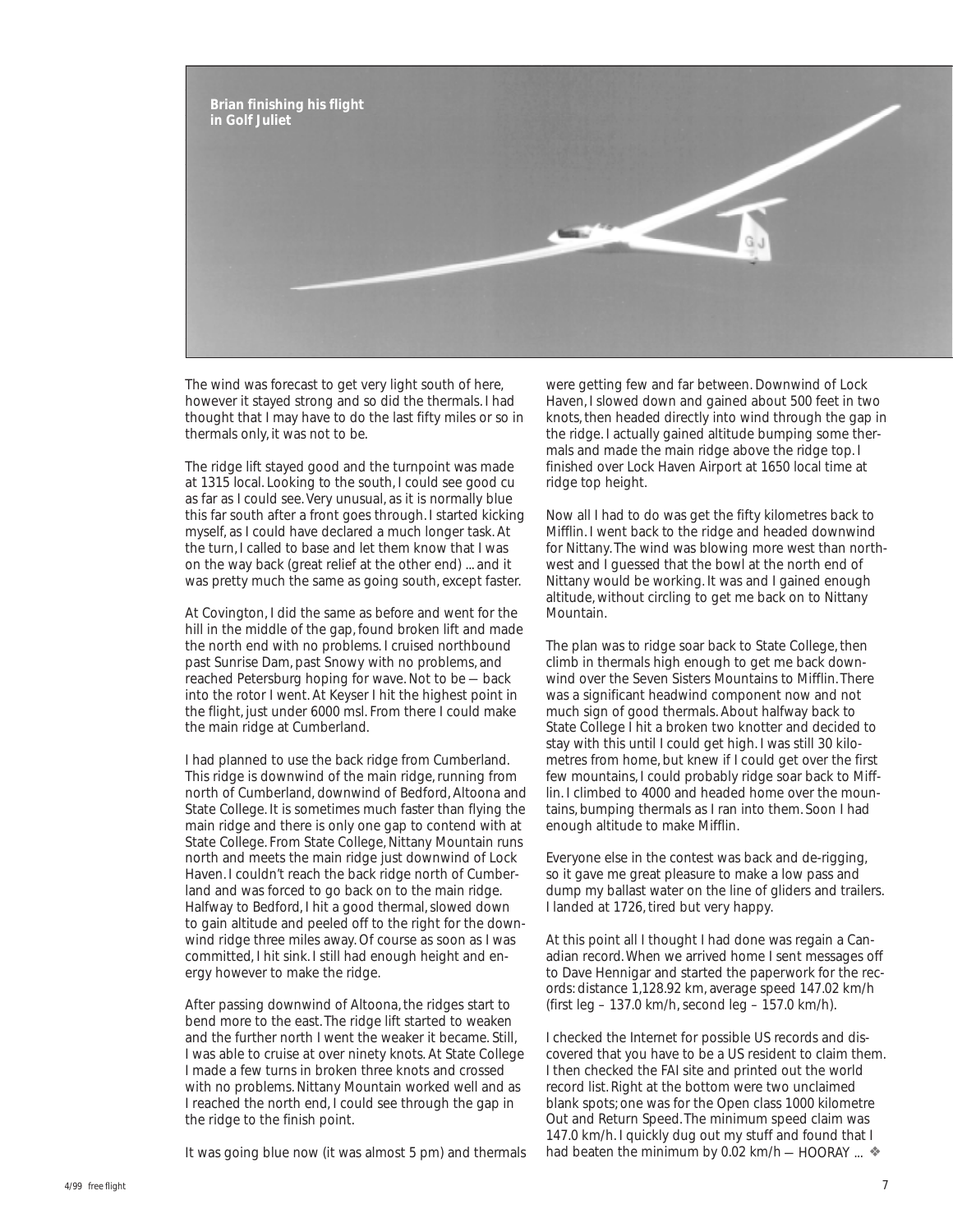# **Performance Perspectives**

**Godfrey Wenness** from *AG/Skysailor*

*The new combined Australian soaring and hang gliding magazine has effectively given their readers the opportunity to gain insights into the other sides of soaring flight. One of the more interesting aspects is the performance differences one reads about ...*

> UTTING PERFORMANCE FIGURES into perspective provides some numbers for us to work with and gives us all the chance to see how we are flying compared to each other. The results from simple L/D based calculations are very interesting indeed when comparing how we go on cross-country flights. **P**

Starting from the steep end of the glide angle scale we have an average beginner paraglider, then a high performance paraglider which also equates roughly to the new 'floater' style basic hang gliders. Next along there is a current high performance hang glider with kingpost (note that the new kingpost-less hang gliders generally have 10% better speed and glide performance). In the sailplanes there is an average club style aircraft and the top of the range the Open class 'curvature of the earth' glide angle cross-country machine. I have used metric units to avoid complications (paragliders generally use metric as they originated in France and are certified in metric units; hang gliders often use imperial measurements, showing their early Aussie and USA heritage, while sailplanes use the more traditional general aviation mixed units of feet/metres/knots.

|                     | Speed range<br>km/h | Min sink<br>m/s | VL/Dmax<br>km/h | $1/D$ max | Cost new<br>approx \$Cdn |
|---------------------|---------------------|-----------------|-----------------|-----------|--------------------------|
| novice paraglider   | $22 - 4.5$          | 1,2             | .36             | 7.1       | <i>4000</i>              |
| hi perf paraglider  | 22-50               | 1.0             | 38.             | 8:1       | 4500                     |
| floater hang glider | $22 - 70$           | 1.0             | 38.             | 8:1       | 4500                     |
| hi perf hang glider | $30 - 85$           | 0.9             | 4.5             | 12.1      | 5500                     |
| club sailplane      | 60-250              | 0.7             | 90              | 35.1      | 70,000                   |
| Open sailplane      | $75 - 260$          | 0.5             | 120             | 60:1      | 200,000                  |

Some interesting basic L/D statistics about the top gliders in each category become evident from this table. Hang gliders have 50% or 1.5 times better L/D than paragliders (8:12). The best sailplanes have 500% or 5 times the L/D of hang gliders (12:60) and 750% or 7.5 times that of paragliders (8:60). The differences on a nil wind glide from 2000 metres agl (7000 feet agl) are obvious and pretty amazing from a paraglider's and hang glider's perspective (imagine flying 120 kilometres from cloudbase!).

As far as cross-country flying goes, glide angle and speed are the two cardinal performance figures when it comes to making distance and staying aloft. These are

the factors, apart from the all-important decision-making and pilot skill factors, that determine whether or not you will make it to the next thermal, with what height you will get there, how much height you need to gain to get to the next one and thus how quickly you will complete the sequence over again and so forth. Things like staying above inversions, glide speed under cloud streets, avoiding bad weather or overdevelopment and the like come into play here too.

Although L/D is clearly the most noticeable performance difference between our gliders, the minimum sink rate figures are also significant (eg. 100% between a paraglider and sailplane – 0.5 to1.0 m/s). Yet when combined with the speed flown at the minimum sink rate, turn radius and bank angle efficiency, most top pilots in the best gliders are achieving similar climb rates given that the thermal core is rising faster than its margins. This makes up for the minimum sink losses of the slower gliders. Naturally pilot skill is important too, but we are comparing the best pilots in each class here so we assume they are all respectively equal in thermalling ability in their own glider.

The above figures also lead to some interesting extrapolations when comparing something basic and simple like the thermalling cross-country world records in straight distance and FAI triangles for the three types:

|              | Current FAI Straight distance records (Open) |      |
|--------------|----------------------------------------------|------|
| Paragliders  | 335 km Godfrey Wenness, Aust                 | 1998 |
| Hang gliders | 495 km Larry Tudor, USA                      | 1994 |
| Sailplanes   | 1460 km HW Grosse, Germany                   | 1972 |
|              |                                              |      |
|              | Current FAI Triangle distance records (Open) |      |
| Paragliders  | 181 km Pierre Rouilloux France               |      |

|              |         | <b>UGITURE IT'S THAIRS USTAINS TUDIOS</b> |      |
|--------------|---------|-------------------------------------------|------|
| Paragliders  |         | 181 km Pierre Bouilloux, France           | 1997 |
| Hang gliders | 205 km  | Jo Bathmann, Germany                      | 1996 |
| Sailplanes   | 1400 km | Klaus Holighaus, Germany 1972             |      |

First we shall look at the L/D statistics for straight distance. The paragliding and hang gliding ones compare roughly on L/D figures, that is the hang gliding record is about 50% further than the paragliding one, but the sailplane one set 28(!) years ago doesn't come close. Put another way, it makes for an eye-opening comparison for sailplane pilots — paragliding and hang gliding world records would be the approximate equivalent of a 2500 kilometre distance flight in a sailplane! I think the most likely reason is that no one is bothering to do straight distance in sailplanes anymore due to the retrieve dramas — triangles and O&R flights being the preferred option. Trying to fly over 2000 kilometres straight line is a pretty serious business and any such records need good planning and logistical support — which all unfortunately come at a cost. Attempting 4–500 kilometres in a paraglider or hang glider is less of a hassle in this respect, but I think that sailplanes have come a long way in the last 28 years and the time might be right for another shot at this record. I would love to see an article in AG/Skysailor about the potential (or lack thereof) for 2000+ kilometre sailplane cross-country flights in Australia — what's needed weather-wise, location, etc. or indeed if anyone is even thinking about it.

On the triangle side (favoured by sailplane pilots) we again see an interesting set of numbers, but this time between the paragliders and sailplanes. The ratio is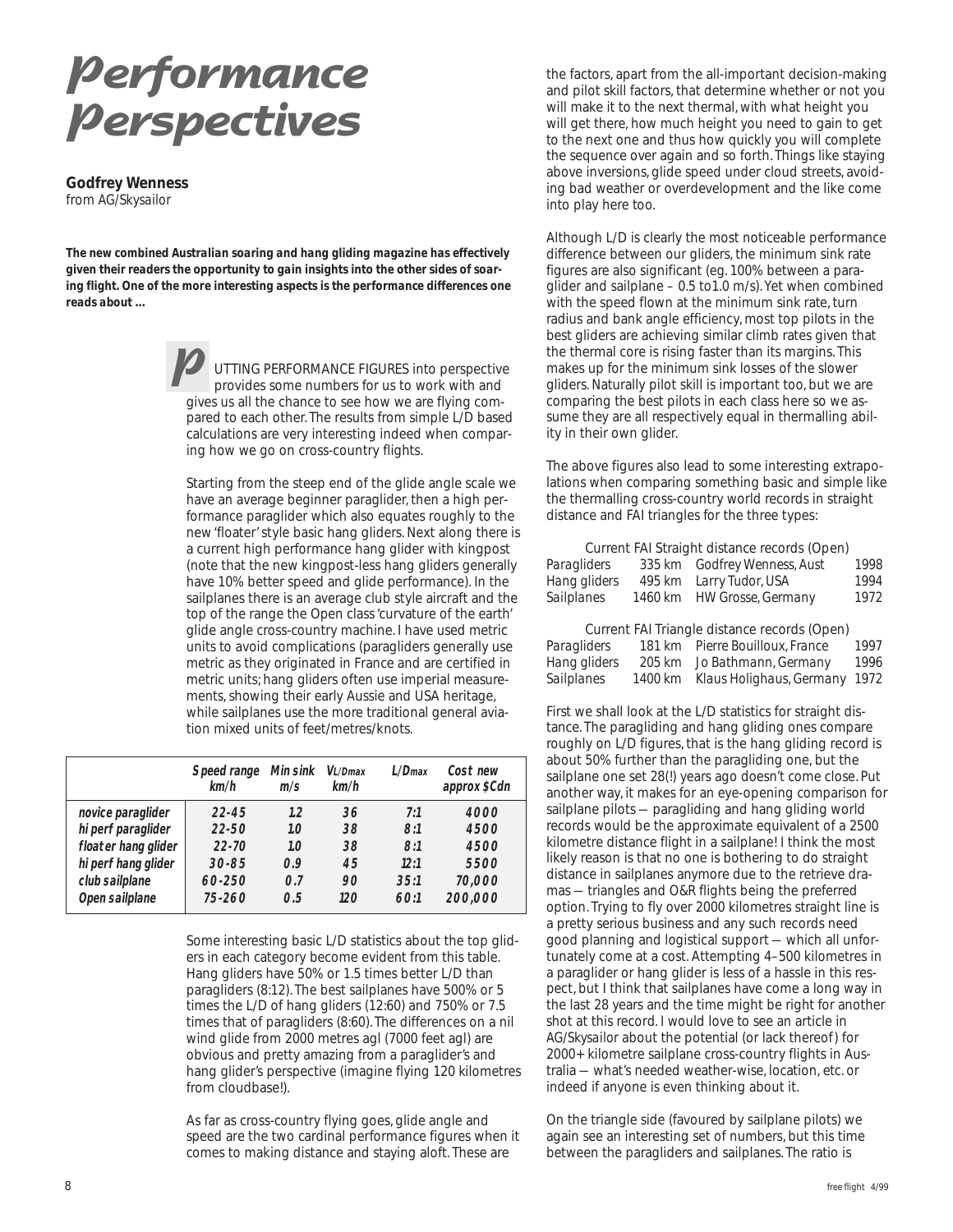very similar — 1400 kilometres to 181 is 7.7 or very close to the 7.5 L/D ratio difference. In fact, in distance terms it's only 43 kilometres (the paragliding calculated equivalent is 1357)! In this case it's the hang gliders that are dragging their feet.

So are there any other issues, apart from pure performance, relating to the cross-country ability of each type? The obvious one might be a weather related issue some will instantly say that conditions change over time and distance so the difficulty factor increases for those trying longer flights, the sailplanes. This is true, but I think only within the boundaries of each discipline and not in an absolute distance sense. Take the situation at the steep end of the glide angle scale — one example is that even minor wind changes in speed and direction (less than 10 km/h or 5 knots) can completely blow a potentially big paragliding or hang gliding crosscountry flight. The effect of these changes on low speed gliders is far larger proportionately than for faster ones — a 10 km/h wind change is over 25% of your glide speed in a paraglider but only 8% for a sailplane which has a much broader speed range and flatter polar curve.

To put this into perspective for a similar effect on a sailplane, the wind change would need to be in the order of 30 km/h (16 knots). The likelihood of a 10 km/h change is also higher than 30 km/h, as they can be more easily seen in the forecasts and planned for, whilst the former can result from unpredictable regional and local effects. Another example is the ability that better glide angles offer to fly around bad weather, thermally dead areas, or unlandable country.

From this I surmise that, logically (without putting numbers into the equation) the overall 'average km/h' figure for a cross-country and the likelihood of staying aloft on a given day, is proportionately higher for every L/D, sink rate and speed improvement there is. That is, the probability to do a cross-country increases with glider performance (and pilot performance — but remember we are assuming equally gifted pilots here). Therefore sailplanes have a distinct advantage in cross-country flying. Of course we all already know this — sailplanes fly further, faster, and for longer periods (being able to utilize the widely spaced thermals early and late in the day too). I eagerly await a number-cruncher to reply with some figures on the probability advantage that performance increases give.

No matter what glider we choose to soar our great Aussie skies with, our motivation and desires are the same. The only things different are the performance levels of our machines and the distance to those far away horizons we fly to. I hope this article has got pilots thinking, opened up a few doors and paved the way for some shared gliding experiences between the big boys with their white toys and the little fellas floating around with cloth, cables and lines.

I heard a classic comment by one of our best glider pilots, Harry Medlicott (Lake Keepit Gliding Club), concerning a 120 strong gaggle he saw from the air during our Paragliding Nationals at Manilla. He said, "You guys looked like little bits of confetti floating up to the clouds — it made for a great thermal marker". What a great opportunity it was for a photo of a real 'live' thermal!

# Filling in the blanks

 **Charles Yeates***, Bluenose*

 AST JANUARY, Kris and I flew a modest, previously un claimed, Free Out & Return two-place Citizen's record **AST JANUARY, Kris and I flew a modest, previously un-<br>
claimed, Free Out & Return two-place Citizen's record<br>
from Waikerie, South Australia. Summer weather systems** are different in the southern hemisphere. While the winds around highs and lows are the reverse of ours, it is more remarkable that the best soaring conditions come just before a frontal change rather than just after. A typical cycle begins as a front passes — the following airmass is cool to great heights and winds blow from the south. Thermals start early but only go up to about 3000 feet because the sun's warming is not enough to break a higher strong inversion. Ideally the high is to the south and as it passes eastward over a few days, the winds swing through east to northeast. Gradually the whole airmass heats up, thermal trigger temperatures rise into the thirties and midafternoon starts are routine.

Rather than generating mediocre soaring, massive heat from the northern desert raises maximum daily temps to 40°C+ and clouds form with bases that rise rapidly. I recall experiencing one day in an earlier summer when cloudbase reached 15,500 feet agl — without an oxygen system it was only possible to make a quick climb and a fast run to lower levels — leading to some frustration! Generally the bases range between 8 and 12,000 feet on such good days and they occur five or six days a month.

Our record attempt involved a start at 3 pm and a 6:30 finish. The first climb to 8000 was encouraging and a desirable path to the east was waiting. For the next hour and a half, we pushed the Twin Astir at a ground speed averaging 52 mi/h, while cloudbase rose to 10,000 and thermal strength reached seven knots average. Heavier cu and rain showers ahead gradually turned us south to parallel what was an unpredicted, strong and almost stationary trough line. The return trip started when we observed that the airmass to the south was changing, becoming misty, and the clouds were dissipating. The likeliest cause was a northerly flow of sea air that could wedge itself between us and Waikerie. (This proved the case but the effect was compounded by lightningsparked fires in Mallee bush parklands that raged for the next seven days).

We ran back north along the sunny side of the heavy trough line, enjoying the bubbling brilliantly white cumulus that contrasted with dark rain showers falling onto shadowed lands, until we had to brave the clear sea air to the west or give up hope of returning to Waikerie. A long twenty-five minute run used up half our height and confirmed that we could not return without help from dry thermals. Previous experience reminded us that we had to take a narrow path next to the Murray River for best chances. Delicately nibbling, we picked up a few hundred feet a time and edged forward across extensive grape growing areas until we had the goal in hand for a 6:30 landing.

◆ │ It was an enjoyable flight — sharing it was a bonus. →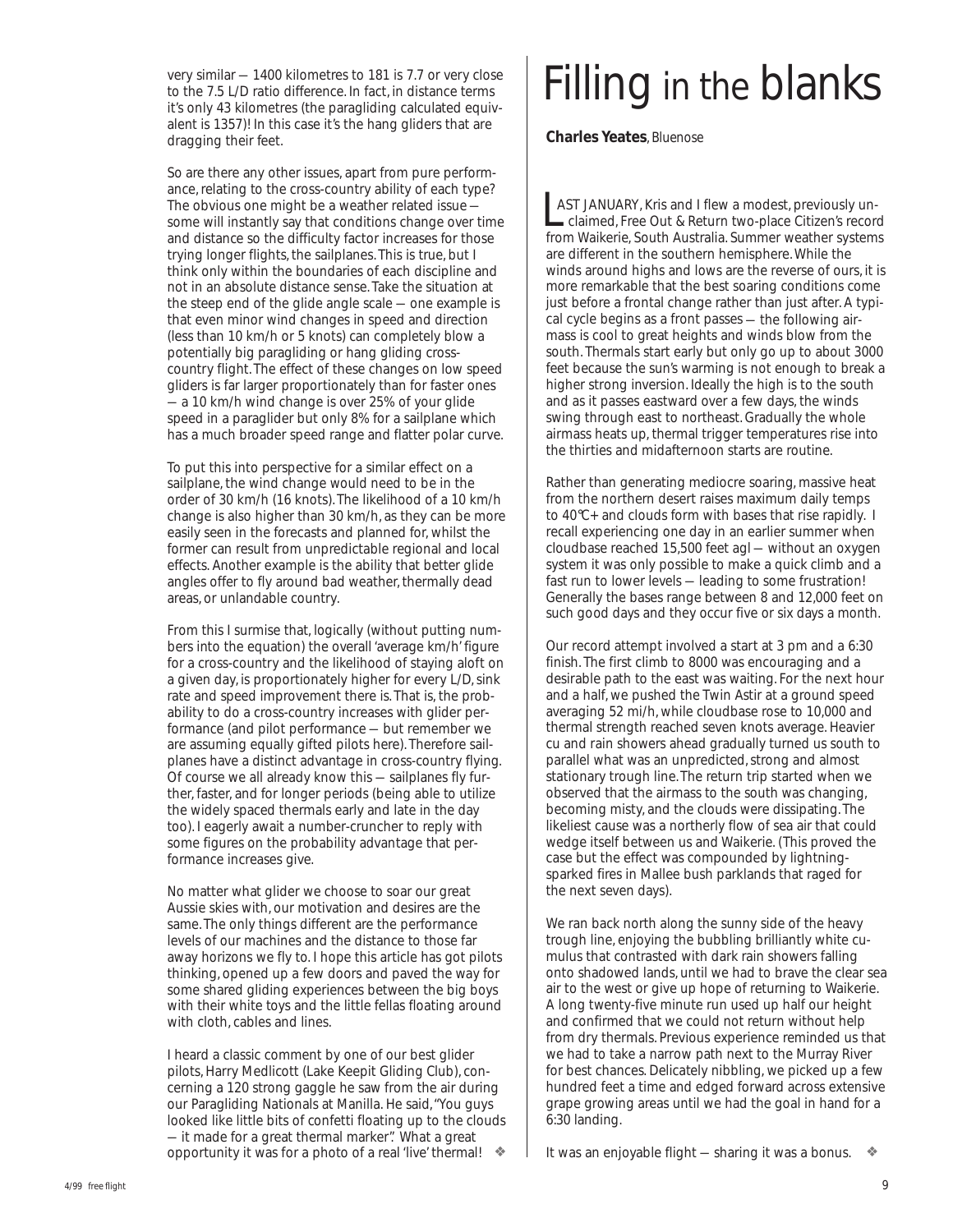# *Why am I here?!*

**Joe Gegenbauer**

from *Vancouver Soaring Scene*

YOU KNOW WHEN the sport of soaring falls<br>apart? When there is no lift. That's when it<br>all starts to unravel. Then you realize what<br>a pathetic life it is being a glider pilot When the apart? When there is no lift. That's when it all starts to unravel. Then you realize what a pathetic life it is being a glider pilot. When there is no lift you see full-grown men running around a small airport in the middle of nowhere anxious and tense for no reason. You see hordes of odd-looking people cramped in crappy cafes looking at the sky all the time. You see wives, who could be somewhere cool or interesting, not at a dinky little airport, bored to tears from endless weekends of waiting for 'soarable days'. That's when you realize how lame the glider pilot's lifestyle is. You realize how being a glider pilot is no more interesting than lawn bowling.

When there is no lift you can't help realize how pitiful and sleepy the town of Hope is. Most normal people dread the mere thought of driving through Hope on the way to the Okanagan valley. You realize how boring the East Kootenay's are. It is a land of tourists, cheap motels, golf courses, and the locals hate everybody, and everything is desolate. People from Alberta flock there only because if they knew any better they'd be going down to the States to soar. Think about it — have you ever tried to find a decent town to go to that has good soaring? It's an absolute impossibility. I mean a city or town that's an interesting place on its own that doesn't have an airport that you have to go to.

When there is no lift you start to realize the airport is a den of losers and there's not a damn thing to do except complain about the weather and wonder what's happening in the real world. When there is no lift, flying gliders sucks and glider pilots are just losers like everybody else, wasting away their lives in boredom and obscurity.

You see, all my life growing up I've been told about the "beauty" of soaring, and the "oneness" with nature and the sky, and I'm calling it all a hoax. When I'm not soaring, I'm a schmoe just like the guy in the next car over, stuck in traffic, flipping through stations and thinking about falling stocks, home run records, and presidential sex scandals.

During no lift spells you see glider pilots yelling at each other about who had the right of way on the local ridge five years ago while drinking warm beers in a forty year old clubhouse that has violated every single building code and health standard. Despite what you want to believe, the whole lifestyle is just as lame and loser-ish as any other just as lame as dedicating yourself to cheerleading or football games or to in-line skating or water skiing or model figurines or shopping at Eaton's. Face it, soaring sucks. It's a waste of time, it's useless, it's pansy, it's weak, dude.

Glider pilots seem to think they are special because they fly airplanes, but the thing is, nobody cares except them. If you



play golf you think it's hot to break 80, or if you ski it's cool to "conquer the mountain." Normal people think it's wonderful to go to a concert or an opera on the weekend. You see, in the whole world, flying gliders is no big deal. Everyone on the planet thinks that whatever they do is the best thing to do and wherever they live is better than where you do. Especially glider pilots.

Have you ever tried to explain to someone who doesn't fly gliders why you do what you do on the weekends? To you it seems so obvious that you are cool; but no one has the slightest idea about what you're talking about. To non-glider-pilots, it just seems like you're insane. They just sort of smile and chuckle and say they can't imagine wasting money like that, at your age.

You see, gliding sucks. And when there's no lift you'd rather be in the city, where people are moving, doing things, where projects are developed, money is earned and spent, guys are hip and girls are good looking. Where parties are 24-7, movies are being made, records cut, deals getting done, clubs hopping, traffic snarling, people are protesting, breaking the law, staying up all night, out in the streets, dancing, living.

#### UNTIL the soaring conditions kick off.

Until the morning comes when the sky is clear as a bell and a huge cold air mass moved through exactly two days ago, the lapse rates are the best you've seen in two years, the cu are starting to pop at 10 am exactly, your glider of choice is washed without a speck of dust and it's loaded to the hilt with water but it doesn't matter because there is no chance of sinking out, when the wife and kids are content because you shipped them to Hawaii, when the effortless tow is done and its straight to cloudbase at 1000+ ft/min and the sky is full of beautifully crafted cu, when the cloud streets go forever and the Vne seems like its too low, and the lift never stops and the sun is our god.

Then soaring is the best thing in the entire world. Then everything else is a waste of time and soaring rules. Then I wouldn't want to be anyone else, or anything else but a glider pilot in the middle of the perfect day. ❖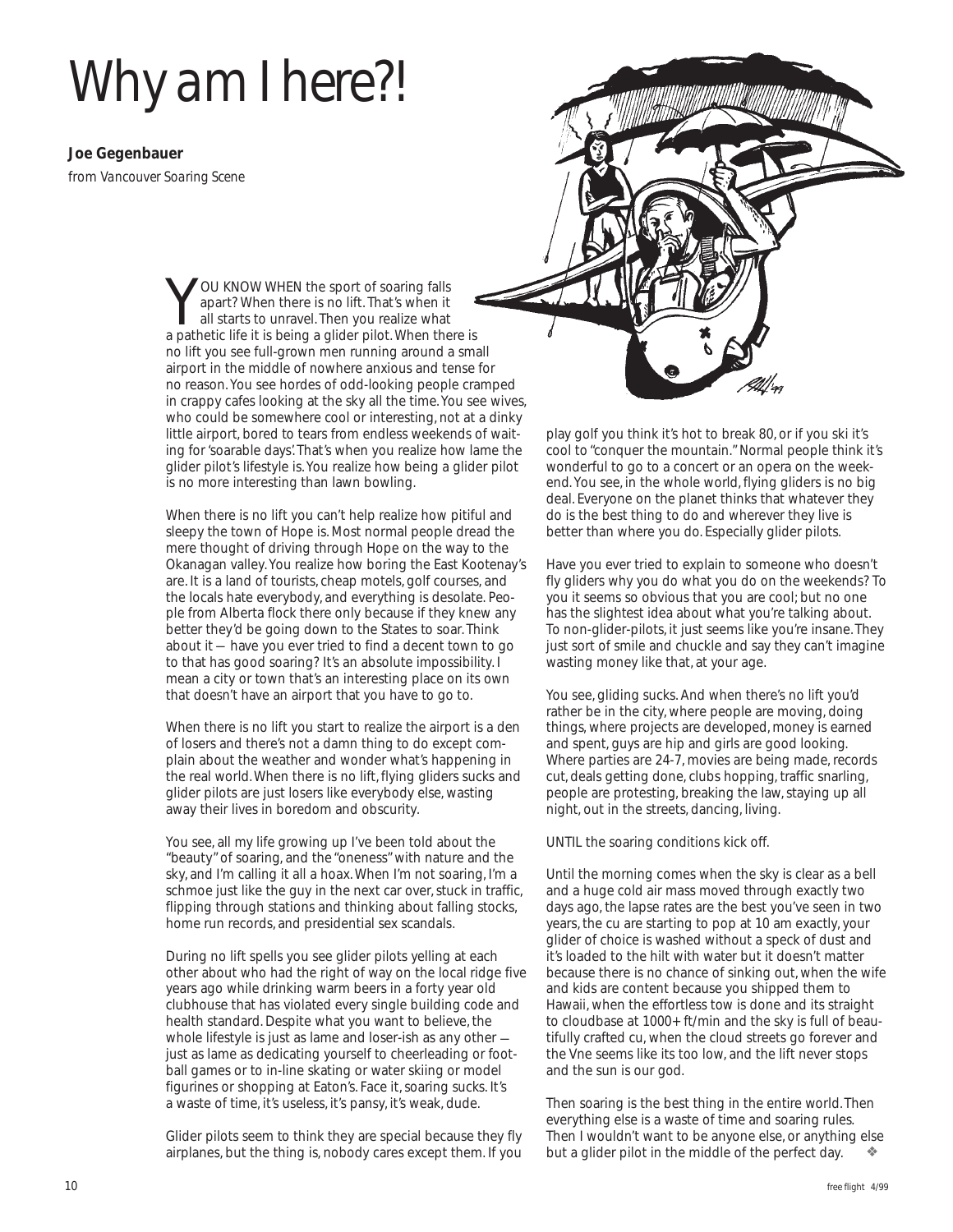## **Bring a micrometer with you please**

*Eric Gillespie*, SOSA

S AN ENTHUSIASTIC new cross-country pilot this season, I began the year looking forward to break-**EXECUTE IS AN ENTHUSIASTIC** new cross-country pilot this season, I began the year looking forward to breaking the ties to the home field. More experienced pilots had assured me that one of the greatest thrills in soaring would be my first Silver distance badge leg. It was only later that they mentioned it might be the (many) attempts required to complete this task in a 1-26, and the resulting off-field landings, that would provide the *really* interesting moments. If you're willing to try on those "non-nuclear" days when small animals and picnic tables aren't joining you in your thermals, anything can happen in a 1-26, and often seems to.

In any case, after two excursions of under thirty kilometres in less than optimum conditions (fortunately, the corn and soya beans aren't too high early in the year), I was at the club on another iffy Sunday when a highly respected pilot together with an optimistic OO decided without prior notice that a fifty kilometre downwind dash under a newly-formed cloudstreet looked "possible". Timing being everything, with the generosity of another aspiring pilot who gave up his place on the flightline, I was airborne and headed north twelve minutes later.

All went well in the initial stages of the quest for the final leg of my Silver Badge. The towpilot deposited me in lift, which I abandoned to notch the barograph but was able to reacquire before returning to earth. The radio was alive with talk of the "5 and 6 knotters" that the pilots in fibreglass were getting. Soon, I was working along under a beautiful street of cumulus headed directly to my destination. Everything looked great!

However, this is where I learned one of the most important lessons of this flight, and about soaring in general. EVERYTHING CAN CHANGE. Quickly! Less than half an hour after departing, my Highway to Heaven disintegrated. Within 10 minutes, I was facing a blue hole that stretched as far as the eye could see, with a band of high cirrus moving in over the area. Quickly! The talk on the radio became "Boy, it really looks BAD up north. We'd better go south, and quickly!" Even senior pilots at our field were heard to say "Did we send someone new cross-country today ... hmmm ... I'm not quite sure what we were thinking??" Yes, everything can certainly change in a hurry.

In actual fact, those who had encouraged me on my way had been very wise. By the time things fell apart, I was so far downwind in a 1-26 that I had no hope of turning around and running for home. Now, there was simply no choice but to try to complete the task. Many times the best way to learn is to be required to work beyond your previous limits. Those with far greater knowledge than I had definitely discovered a way to create that situation.

One of the most significant benefits of being part of a very active cross-country club is the amount of information and technique that a novice pilot can acquire without ever leaving the ground, and before taking one's own initial steps beyond final glide. The next hour and a half was spent trying to put all of those "how to save yourself when you're really in trouble" methods to work in real life. Alone, out in the blue, staying clear of three nearby ATC zones but still looking out for fast moving power traffic, struggling in half a knot up / half a knot down and trying to locate the best ground sources available, while always keeping landout options in mind, is a wonderful way to quickly expand one's horizons.

Over thirty kilometres after the day had apparently ended for me, I was still airborne. This was a surprise. If someone would have asked before the flight, I would not have wanted to wager a lot on even being able to stay aloft, let alone making progress in these conditions. Eventually though, I was brought back to earth when the last two prospective thermal sources within range proved to be lifeless at the critical moment. It is always amazing to see just how fast a 1-26 can plummet from the sky when the lift runs out for more than a short period of time.

Following a safe landing in yet another corn field, a brief review of the map showed that my progress had ceased right on the fifty kilometre radius arc from home. In my call back to the club for assistance, I suggested that the retrieve crew (who you are always indebted to, especially on a Sunday evening) should bring a micrometer with them, as it appeared that the final result of this flight was going to be "that close".

Eventually, the GPS that arrived showed that I was precisely ... 49.7 kilometres away from my launch point. Had I known this before, the possibility of physically dragging the plane the remaining 300 metres might have occurred, although the large herd of cows in the next field that I got to know while starting to de-rig would likely have prevented such a misguided attempt in any event.

The best flight of that day from our club turned out to be a 140 kilometre O & R in an LS-4 — not exactly a great day. Despite my best efforts, my own task was not completed. Three hundred metres have never seemed quite so short, or quite so far, all in the same thought. Each landout, at least for me, has also proven to be a sobering experience that could never be taken lightly, despite being highly educational. At the same time, I truly felt that I had become a "junior member" of a very special fraternity of men and women. To be sent by experienced pilots on a challenging task in a 1-26, on a less than perfect day, to struggle, and to substantially surpass one's own previous limits, brings with it very tangible rewards beyond those recognized by the FAI. To fly a plane without a motor across miles and miles of new, wide open country and land safely, to return home to and in the company of friends, and then tomorrow to fly again each is also a great reward. ❖

*Postscript: Three days after the flight described above, and one year after taking up the sport, Eric completed his distance and Silver Badge with a 62 kilometre flight, once again in marginal conditions in a 1-26. Three weeks later, he did his Diamond Goal in a borrowed Std Cirrus.*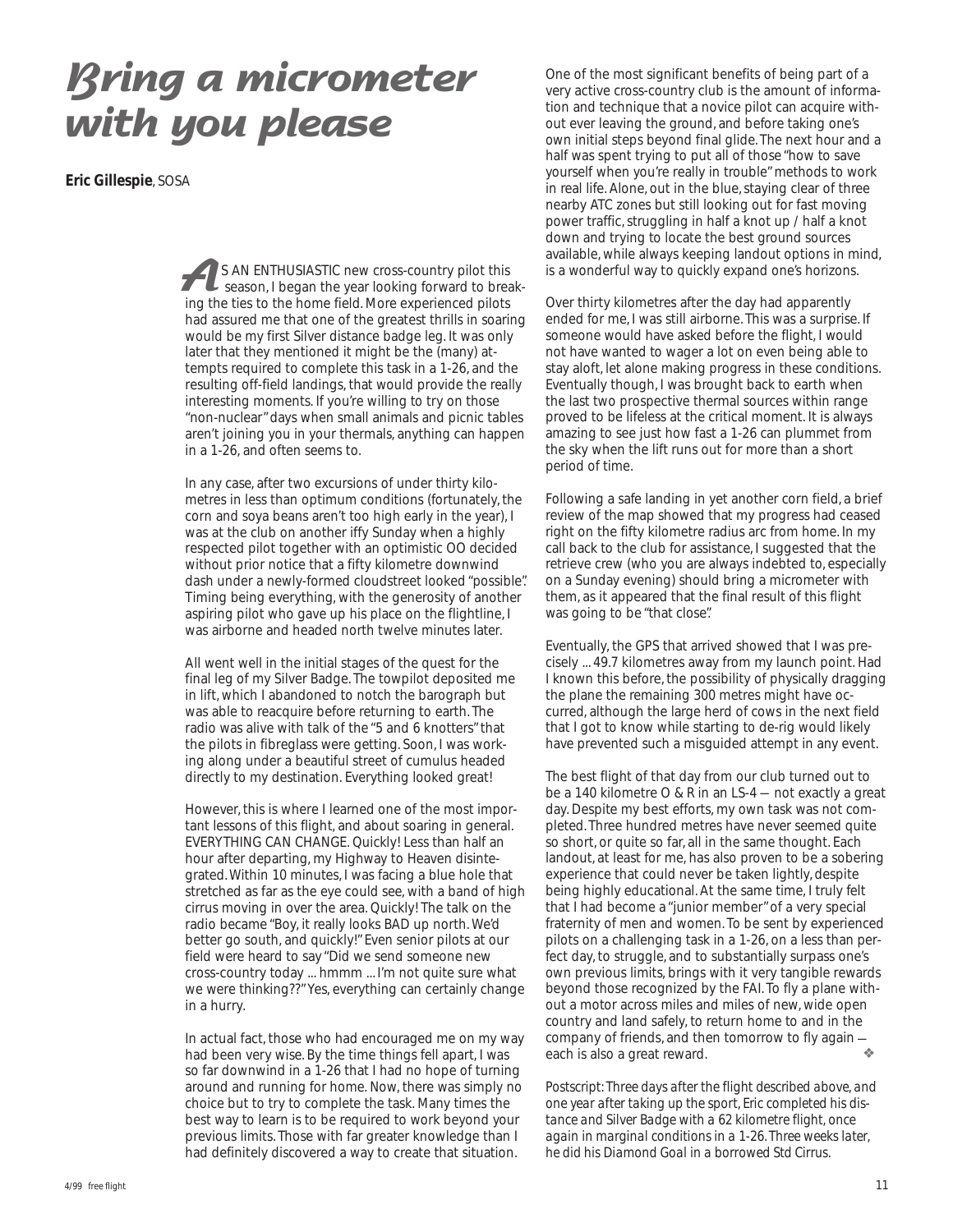## **So you want to instruct or, on downwind for Carnegie Hall**

#### *the Bald Eagle* SOSA

LAST YEAR I had a couple of articles in *free flight* and shared my experiences as a novice cross-country pilot. They were well enough received that I can continue writing, and I have decided to emulate that renowned contributor to Sailplane & Gliding, *Platypus*. Henceforth, when the muse strikes, to protect the identities of myself and co-conspirators, I think I will sign on as *the Bald Eagle*. I hope you will be amused. To use a breakfast analogy, I'm a ham, and if this lays an egg, I'm toast.

This year I was privileged to attend the SAC Eastern Instructor Course, given at SOSA by Ian Oldaker and Tom Coulson. To quote Ian, "The aim of the program is to ensure that flying instruction shall be of a uniformly high standard within a club and within the soaring movement in Canada." To prepare us for this, the course focussed us on practising to raise our own skills to the appropriate levels to be able to teach properly. There were ten of us, with varied backgrounds and experience levels, ranging from Alex Rudy, who will get his rating on his 18th birthday this summer, becoming the youngest instructor in Canada, to people in their 60s.

I spent twenty years as a power pilot, and had developed some bad habits before learning to soar a few years ago. Going back to the basics as a glider student really improved my flying, and the Instructor Course would be an excellent refresher. This was my main motive in attending. An example of corrections required would be that my circuits had become, shall we say, creative, and now I'm trying to set up properly, and be able to explain the process logically to a student. Another example came when a certain underage instructor candidate sat behind me and noted my inadequate lookouts before turning.

Now, I have been flying since before he was born, yet there was no point in disputing it; he had a perfect vantage point and I had gotten complacent. Might save my life one day. However, humility is harder to learn than the actual maneuver. I found it expedient to tell him that I knew better and that I was simply role-playing a low time student in order to help him to practise flaw correction. I stress the need for perfect practice because of one of the Laws of Learning, Primacy, which states, "Students will learn new knowledge and skills best by having them correctly demonstrated, and then by practising them the first time correctly and without any errors."

I didn't realize how serious Ian was about this primacy thing until the time came for our group photo. I wrote last year about how some people think the standard issue glider hats look silly, and, in spite of Jörg Stieber's award-winning article on collision avoidance, I often fly with a ball cap. Ian insisted that in our photo it was glider hats or nothing, leaving my eagle-like resemblance in plain view. It was clear that as newly-minted instruc-

tors, we had to be setting proper examples in everything we do. We had to keep practising.

I was reminded of the famous violinist who was to give a concert at Carnegie Hall, and who decided to walk to the hall since it was such a fine day. He became absorbed in the sights, and, near concert time, realized he was lost. Violin case in hand, he approached an old Hungarian street vendor, who bore a striking resemblance to SOSA's Papa Burany. The violinist asked "How do you get to Carnegie Hall?" The vendor replied, "Practice!" I was also reminded of my high school teacher who kept telling us that, "Practise doesn't make perfect; perfect practise makes perfect".

Among the reasons for becoming an instructor are service to your club, from standpoints of membership and safety. There have been opinions expressed in *free flight* about how to attract and maintain new members, specifically new students. SOSA, my home club, is large, with total membership about 200. We typically have 30% annual turnover, and currently have about forty new abinitio members. Included in the turnover is instructor attrition. Last year, we had to restrict new membership midsummer because of a shortage of instructors and trainer aircraft. How do we handle the new members this year? New instructors. By becoming an instructor you ease the burden on the infrastructure and help ensure the future and survival of your club. In addition, as an instructor, you automatically become more safety conscious and coincidentally have more authority on the field. You can have a greater influence over the safe and expeditious operation of the club by setting good examples of skill, safety, enthusiasm, and, of course, hats.

Instructing has not only allowed me to refine my skills, but also to get to know more club members than I might otherwise meet. I have spent time with quite a few new people, and have been able to coach them in the procedures and traditions of the club, hopefully making them feel welcome in the process. In addition, I have been able to get their perspective on things and thus gain a greater understanding of how we can meet their needs, and possibly address the issue of new member turnover. It also helps to remember the things you liked and disliked about the instructional process you went through, including the availability and personalities of the instructors.

The course gave us information on the various principles of learning and instruction, including the aforementioned Primacy, and we learned to try and give a planned, concise, precise lesson. The process is to tell the student what will happen, show it, let them do it, encourage them to self-evaluate, then offer praise and constructive advice. In order to get all this into a short flight,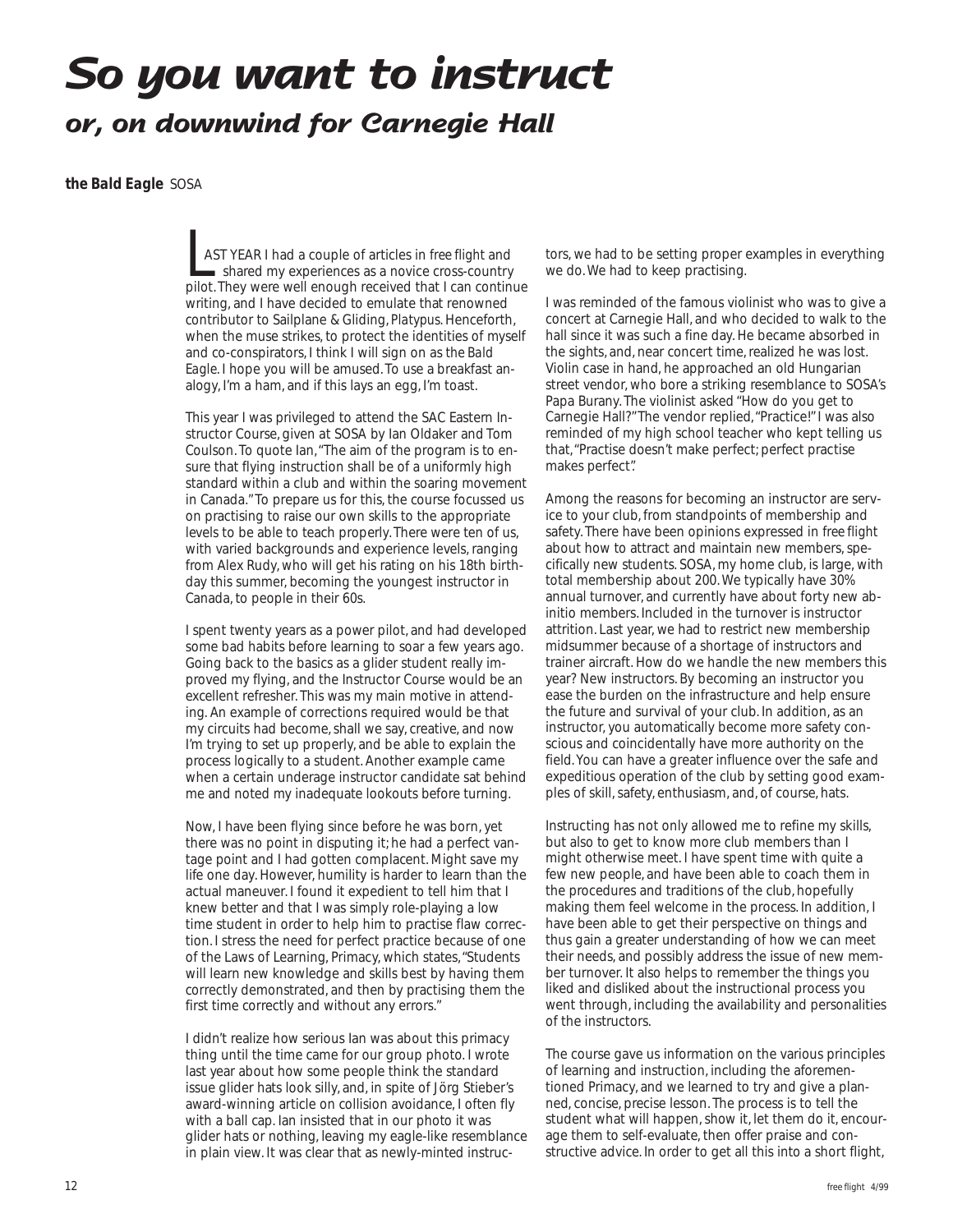and to provide the consistency and "uniformly high standards" noted above, we were to use a standard form of patter that has been developed over the years and has proven to be effective: "Look ahead over the nose and notice the water tower". The lessons are presented in a standard sequence, moving from the known to the unknown as smoothly as you would move from one thermal, across a forbidding blue area, to the comfort of a new thermal on the other side. All with an economy of words, allowing the student to do as much flying as possible, while *Keeping It Simple, Sport*, to ensure clarity of communication, and trying not to have too many "firsts" in each flight. Five minutes in a 2-33 from release to circuit entry.

Sounds easy doesn't it? So does Carnegie Hall.

Just as you need time to get familiar with a new aircraft, you need time and practice to get comfortable with this new routine. For starters, the flight is for the benefit of the student, not me. My first few instructional flights were easy, in that I was either doing checkrides with experienced people, or ab initio stuff where I did most of the flying. However, these students are more observant than intro flights. (Hint: replace the yaw string with a pipe cleaner.) No judgement required. The plan was going well until I had a student get a little confused on downwind. In an effort to praise while diplomatically beginning a discussion to allow the student to make himself aware of the situation, and suggest his own corrections, and thus avoid the dreaded, "I have control", I was also trying to avoid a situation where we would have needed several minutes on downwind to

sort this out, and would have ended up a few miles past base leg. Naturally, we cut the discussion short, made the corrections, got on the ground and resolved the issues during the debriefing. To make up for the confusion in the air, I made sure we did not leave the debriefing until the mistakes were understood and the lesson was worthwhile. Some of our objectives are to teach well and give satisfaction and value for money. I am trying to avoid confusing the guy so much, and setting him back so far that I should reimburse him for the flight.

Last year, I was taught that each soaring flight should have a purpose, such as centering thermals. This hint really changed my flying from years of just circling the field. The same idea of a purpose is key to a good instructional flight. I find I enjoy the pre-flight briefing, getting to know the student's readiness and motivation, reviewing the logbook, discussing needs and wants, and planning the lesson. As the above example suggests, I have some way to go before becoming effective at the actual flight training part. I do feel good about the debriefing, because we get to assess what the student actually saw and felt. In many ways, it can be the part of the flight where most insight and learning occurs. I take great pleasure in watching my fellow new instructors walking back to the flightline with the student, using their hands to simulate a glider doing what they either just did, or should have done. It is good for me to note my strengths and weaknesses. A review of my own student logbook shows that in early flights, my flying left much to be desired, but from the beginning I achieved a consistent "4" in "Keeping a Lookout".

It is important to develop a sense of how far to let the student go before speaking or suggesting a correction. or finally taking control. We teach the notion of SOAR,

> which is to have the student pilot evaluate the Situation, check their Options, then Act, then Repeat, or Reassess the situation. The process of self-evaluation is continued to all aspects of the flight, to encourage the pilot to be vigilant and self-correcting in post-solo flights.

There's the old axiom that postsolo flights are quieter, not because the flying is more coordinated, but because of the lack of an instructor yapping away. In the meantime, I am honing that sense of timing, to gain a comfort level with letting the student continue in control in key situations, such as final approach, or my first spin lesson. Speaking of spins, part of our job is to teach respect and understanding of aircraft and specifically unusual attitudes. Respect as opposed to fear. Many of us suffered by learning to fly in cultures where stalls, spins, crosswinds, taildraggers, and new types of aircraft were

photo absent for this file

shrouded in mystery and *Officer lectured at course.* ➯ **p20** *Standing (l to r) Darek Andrzejewski, Steve Liard, Dave Wilson, Doug Scott, Alex Rudy (all of SOSA), Daryl Purdie (Erin), and Gunter Jauss (unaffiliated member, came over from Germany); kneeling l to r: Doug O'Connell, Phil Wilson (both from SOSA), Tom Coulson (SOSA) assistant course director, Ian Oldaker (York) Chairman, FT&S Committee and course director, Simon Benzekri (MSC), Dan Cook (GGC) National Safety*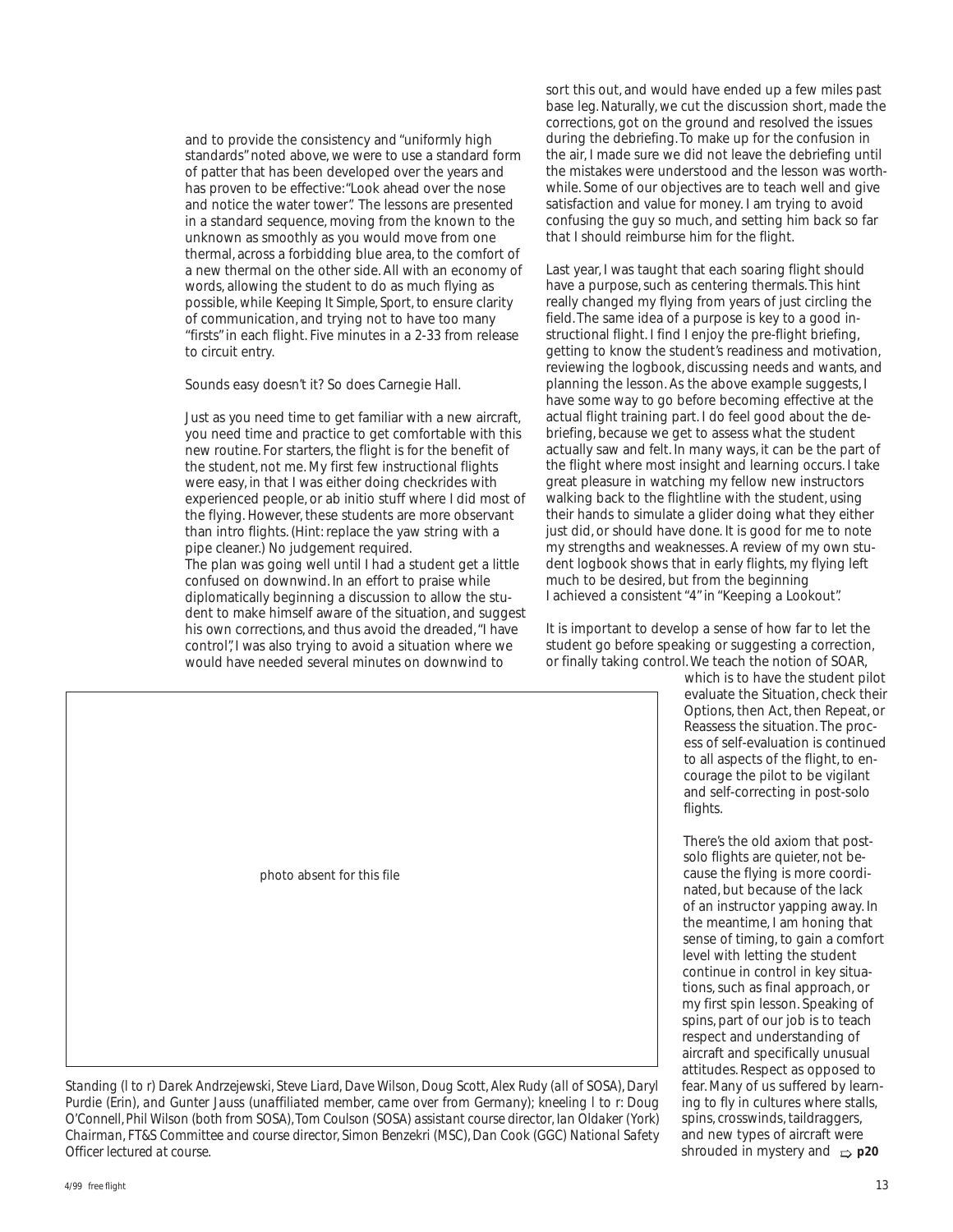# *1999 Nationals*

#### *windy and wet, and enjoyable nevertheless*

*Denis Trudel*, Directeur de compétition

S CONTEST DIRECTOR, my priorities were set on having a competition and making sure that **A** everyone on the site had a fair contest and a great time in the process. A gamble that, I am sure, was met if you ask any of the competitors or their crews.

For all of you folks out there who were Iooking for an up to date report on the Nationals from our website, my apologies. I can only offer this meager excuse: our inexperience in holding such an event with the new technology at hand. I know that most of you had a Iegitimate reason for not being with us (travel, work, family), but a website will never be able to make you feel the atmosphere of a contest. I guess the Nationals has to be lived from the inside. Most of us were in it for the first time, the only experienced member of our club being André Pepin.

The contest being the first ever to rely on electronic devices for scoring sure made things a bit harder to handle for my team. Computers have a darn literal way of interpreting the rules — hence the kinks in the scoresheets.

As chaotic the beginning of the competition was the first two days, I was happy to see the chips fall in the right places with help from Colin Bantin, Alain Berenstain and Dave Springford. We were able to get a grip on the situation and the rest, well, it's history, and a good history if you ask me.

Twenty pilots in three different classes were registered; six aircraft in 15m class, ten in Standard and four in the Sports class. The Sports class was unofficial, it being one pilot short of the minimum needed. The task committee consisted of André Pepin, Dave Springford, Bernie Palfreeman (weatherman) and myself as Contest Director.

June 28-29 Rain postponing all efforts, few pilots had a chance to fly around on the two practice days.

#### **DAY 1**, June 30

The task committee called for a 282 kilometre triangle between St-Dominique, Coaticook, Victoriaville and back to St-Dominique for the 15m and Standard classes. The Sports class was assigned a triangle of 245 kilometres between St-Dominique, Sherbrooke, Victoriaville and back. In all only four pilots (BW, YR, K1, 55) did not complete the task. Steve Jennings left the contest with instrument problems.

orsque André Pepin m'a annoncé que mon rôle dans<br>
Les compétitions nationales 1999 serait celui de<br>
directeur de compétition distribution de la compétition les compétitions nationales 1999 serait celui de directeur de compétition, j'ai failli m'étouffer! N'ayant aucune expérience préalable et qu'en tant que pilote, je m'acharne toujours à compléter mon insigne d'argent, je me questionnais sur la sagesse d'une telle décision.

À trois jours des compétitions seulement, avec le «COOK-BOOK» en main, je tentais de démystifier les tâches d'un directeur de compétition et les affres de la réglementation. Je dois bien admettre que j'ai failli tout lâcher à ce moment. Cela aurait été ma pire décision. Car au-delà des appareils, des GPS, des règlements, il y a les gens.

Autant vous dire que les deux premières journées allouées aux pratiques furent chaotiques. Suite au retrait, au moment même où les concurrents arrivaient, de notre directeur de publicité et marqueur officiel, nous nous retrouvions sans les logiciels necessaires à la lecture des enregistreurs de vol et de la tenue d'une feuille de pointage. L'équation est simple: pas de feuille de pointage, pas de competitions. De plus, toutes les informations sur l'inscription des participants ainsi que la tenue des livres, compiler sur un deuxième ordinateur, furent irrécupérables. Je dois avouer, candidement, qu'à ce moment l'idée de tout lâcher est revenu me hanter pour une deuxième fois.

Colin Bantin, Alain Berenstain, Dave Springford, trois pilotes compétiteurs chevronnés, sentant la détresse nous envahir, nous ont apporté l'aide que nous manquions si cruellement. Retournant ainsi la situation à notre avantage. La suite du championnat fut excitante et enrichissante.

Lundi 28 et mardi 29 juin Les deux premières journées de pratique prévues ont dues être annulées en raison de la pluie abondante. Elles ont permisent au comité organisateur de compléter les inscriptions des pilotes compétiteurs soit: vingt pilotes répartis dans trois catégories différentes, six appareils au 15 mètres, dix au Standard et quatre au Sport, bien que cette dernière est déclarée non-officielle puisque le nombre de competiteurs est inférieur au minimum requis.

#### **JOUR 1**, Mercredi 30 juin

L'épreuve établie pour la classe 15 mètres et Standard est un triangle de 282 kilomètres entre St-Dominique, Coaticook, Victoriaville et retour. Le parcours établi pour la classe Sport consiste en un triangle de 245 kilomètres entre St-Dominique, Sherbrooke, Victoriaville et retour vers St-Dominique. Quatre appareils (YR, BW, K1, et 55) ne pourront compléter l'épreuve. Steve Jennings se voit contraint à l'abandon des compétitions suite à une défaillance de ses instruments.

#### **JOUR 2**, Jeudi 1 juillet

Les conditions météo étant marginales (thermiques faibles et un plafond bas), l'épreuve établie par le comité consiste pour la classe 15 mètres, Standard et Sport, en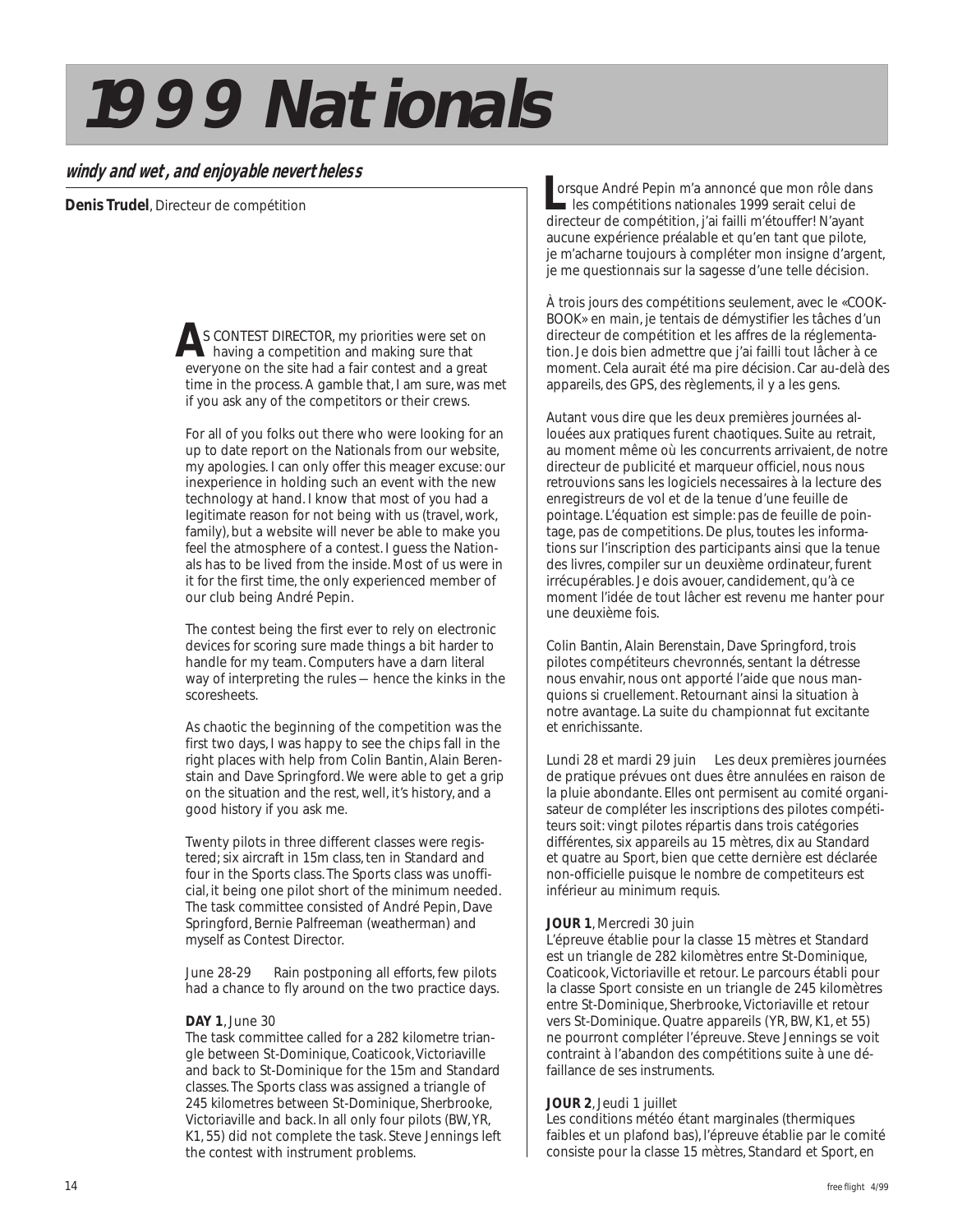#### **DAY 2**, July 1

With weak thermals and lower cloudbase than the previous day, the task committee chose a triangle of 128 kilometres between St-Dominique, Valcourt, Drummondville and back for all classes. The Drummondville region, located on the last leg, turned out to be a killer — five pilots (BW, D, K1, RS, 55) outlanded, some as close as only five kilometres from the finish. Adam Zieba (55) was forced to abandon the competition after his ship sustained damage during the outlanding. Alain Orfila's retrieve is sure to make *free flight's* pages in the next issue.

July 2 Overnight, the region was hit by a squall line, leaving an accumulation of water on the field and a few tents away from their anchorage. The day was scrubbed.

#### **DAY 3**, July 3

This day was a tough call for the committee, the weather could easily go either way — bad or good. The task set for the 15m and Standard ships was a quadrilateral of 288 kilometres around Sorel, Plessisville, and St-Paul d'Abbotsford. For the Sports class a 172 kilometre triangle around Sorel and Richmond was chosen. Unfortunately, cirrus cloud moved over faster than expected and landouts started to rain down on us only 45 minutes after the opening of the last gate. Unexpectedly, our sniffer, Carol King was able to follow the leaders and reported three outlandings before she outlanded herself. Well, if she had been in the contest, she would have finished third overall that day! Way to go Carol!

July 4 Poor weather conditions scrub the day at 1345.

#### **DAY 4**, July 5

Overnight another squall line hit the airfield, again blowing some tents away. No damge to equipment or aircraft was reported. The task selected for the day for the 15m and Standard classes was a 122 kilometre triangle to Valcourt, Bromont and back. The Sports class was assigned a 90 kilometre triangle between St-Dominique, Acton Vale, Valcourt and back. Again weak thermals and a minimum ceiling (3000 feet) made for a challenging day, and only one contestant completed the task. Most pilots outlanded one thermal short of the field. At least it made for easy and short retrieves.

July 6 The day was scrubbed due to high wind and intermittent rain.

#### **DAY 5**, July 7

The region was hit by a tornado just 40 kilometres to the north! Fortunately the airfield was spared and no damage done. The task set for the 15m and Standard classes was a quadrilateral of 159 kilometres around Sutton, Bedford, St-Grégoire and back. The Sports class task was a 121 kilometre quadrilateral, using turnpoints of Farnham, St-Hyacinthe, and St-Paul d'Abbotsford. The challenge for the day came from the wind which was 30 knots at 3000 feet. Only four pilots completed the task.

July 8 Unfortunately, just as on Tuesday, the weather was uncooperative and the day was cancelled.

#### **Acknowledgements**

I would like to thank all for your presence, dedication and professionalism in the course of the competition and more specifically:

un triangle de 128 kilomètres entre St-Dominique, Valcourt, Drummondville et retour vers St-Dominique. Après un départ moins que prometteur, les concurrents engagent finalement la course dans des conditions légèrement supérieures à mesure qu'ils s'éloignent. La région de Drummondville, localisée sur la dernière portion du tracé, s'avère cependant très exigeante. Jeffrey Water (BW), Dave MacKenzie (D), Dale Kramer (K1), Alain Orfila (RS) ainsi que Adam Zieba (55) ne pourront compléter l'épreuve. Adam abandonne les compétitions suite aux dommages subit par son appareil lors d'un atterrissage en campagne près de St-Liboire à quelques kilomètres seulement de l'arrivée.

Vendredi 2 juillet Suite à une sévère tempête qui a frappé la région durant la nuit (quatre tentes ont litéralement été arrachées du sol) entrainant une accumulation d'eau excessive sur la piste et d'un fort vent traversier, la journée est déclarée libre.

#### **JOUR 3**, Samedi 3 juillet

La journée s'avère plus difficile à évaluer. Le comité établi l'épreuve pour la classe 15 mètres et Standard en un quadrilatère de 288 kilomètres reliant St-Dominique, Sorel, Plessisville, St-Paul d'Abbotsford et retour. Le tracé choisi pour la catégorie Sport consiste en un triangle de 172 kilomètres reliant St-Dominique, Sorel, Richmond et retour à St-Dominique.

Il devient rapidement évident que la météo a été surévaluée puisque seulement 45 minutes s'écoulent avant l'annonce du premier atterrissage de campagne soit déclaré, quatorze autres suivront. Aucun des compétiteurs ne complétera l'épreuve. Carole King, notre éclaireur attitré, non satisfaite de se maintenir parmi la meute, s'engage avec les leaders dans la première partie de l'épreuve. Elle nous communiquera les premières vaches chez les participants. L'ironie veut qu'elle aurait probablement fini parmi les premiers si elle avait été inscrite aux compétitions! Tout à l'honneur des membres présent de Champlain, I'opération de récupération s'avère un succès.

Dimanche 4 juillet La météo tarde à développer les conditions minimums pour la tenue d'une épreuve. L'épreuve est annulée à 1345.

#### **JOUR 4**, Lundi 5 juillet

L'épreuve assignée pour la journée dans les classes Standard et 15 mètres consiste en un triangle de 122 kilomètres reliant St-Dominique, Valcourt, Bromont, et retour sur St-Dominique. Le triangle assigné pour la classe Sport consiste en un tracé de 90 kilomètres reliant St-Dominique, Acton Vale, Valcourt et retour à St-Dominique. Encore une fois les conditions météorologiques étant marginales, un seul pilote a réussi à compléter l'épreuve. Cinq planeurs ont bénéficiés d'un redémarrage, neuf sont allés aux vaches, la région immédiate de St-Dominique étant coupable pour la majorité de ces atterrissages. Consolation; les récupérages furent faciles et courts!

Mardi 6 juillet Un vent fort et des averses intermittentes n'ont pas permis la tenue d'une compétition.

#### **JOUR 5**, Mercredi 7 juillet

La veille la région de Drummondville, située à quarante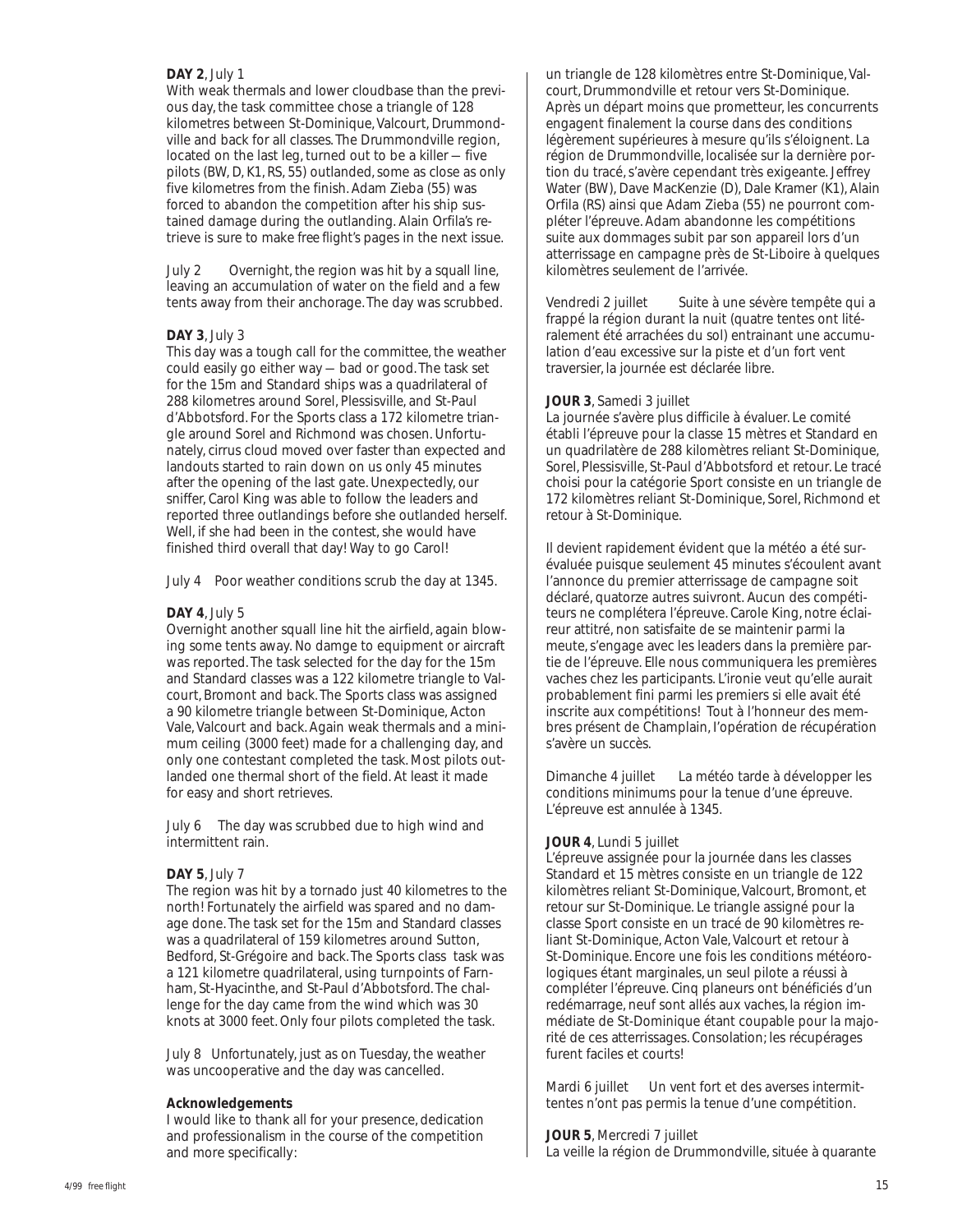- To the task committee who made me look so good during the pilots' meetings: André Pepin (AVVC), Dave Springford (SOSA), Bernie Palfreeman (MSC). When Bernie calls for stormy weather at night he is serious.
- To my flightline crew and the towpilots, who would get everyone airborne within an hour: Réjean Girard, Jean-Claude Vallée, René Vallée, Jean-Marc Surprenant (AVVC), Claude Rousseau (AVVQ), Roger Bouchard (MSC), Greg Bennett (MSC), and John Bisscheroux (MSC).
- To my chief scorer and retrieval dispatcher, who, out of the blue and under sick days leave (some kind of weird virus got to them), carried out a difficult job: Jean-François Lamarre and Jean-Pierre Laliberté.
- To my sniffer Carol King, I'll be your wingman anytime.
- To the offical voice of "St-Dominique Ground": Bob Mercer.
- To Réjean Dallaire, who took over my job for the last few days so I could attend to my family.
- And finally to all of you contestants, crews and helpers for your attendance and your *joie de vivre,* who made this championship a memorable moment in our life. You were a credit to your species, which is HOMO SOARUS COMPETICUS.

See you all next year at Pendleton.

❖

#### Pilot notes: *Walter Weir*

**Social**: The hospitality at Champlain was wonderful and we felt very much at home right from the beginning, even though having all those visitors must be very unsettling for a small club. Every second evening or so we had a delicious home cooked dinner: beef stew, chicken brochette, roast pork (this prepared by Pierre Pepin himself), corn on the cob. The banquet was superb — home cooked country food with all the *vin ordinaire* one could drink! Campers had good showers, and power and water for each. And Montreal was a great tourist attraction for the no fly days.

**Flying**: (from my point of view) Tasks for the first two days were triangles flown at over 80 km/h with almost everybody getting home. I won them both!

Then on Day 3 we had 100% landouts in a pretty strong southwest wind. I got low at the second turnpoint and made a save from 450 feet over a nice freshly cut hayfield. One thermal later I was down to 1700 agl with Victoriaville airport right in front of me upwind. My L-Nav said I was 200 feet short of being on the glideslope and I didn't want to believe it because it looked like I could make it easily — but the instrument was right — the wind was really whipping. I struggled with  $\Rightarrow$  next page kilomètres, a été victime d'une violente tornade. Heureusement, après les deux nuits mouvementées de la semaine, I'aérodrome fut épargné. L'épreuve choisi pour les classes Standard et 15 mètres consiste en un quadrilatère reliant Sutton, Bedford, St-Grégoire et retour vers St-Dominique pour une distance totale de 159 kilomètres. La classe Sport s'est vu assigner un quadrilatère de 121 kilomètres reliant Farnham, St-Hyacinthe, St-Paul d'Abbotsford avec retour sur St-Dominique. Le principal adversaire de la journée fut le vent (30 nœuds à 3000 pieds) ainsi quatre pilotes seulement ont réussi à compléter l'épreuve.

Jeudi 8 juillet Malheureusement, tout comme mardi, la météo s'est montrée intransigeante, privant les participants d'une dernière journée de compétition.

Tout au long de la compétition, je fus témoin d'un professionnalisme exemplaire des concurrents et des membres du club Champlain. Je pense plus particulièrement:

- Au comité d'épreuve (de m'avoir si bien fait paraître durant les réunions journalières), André Pepin (AVVC), Dave Springford (SOSA), et Bernie Palfreeman (MSC), notre météorologiste attitré (et croyez-moi lorsque Bernie annonce du temps orageux pendant la nuit il ne plaisante pas!).
- À notre équipe au sol, grâce auquels le lancement des aéronefs s'effectuait en moins d'une heure sous la direction de Réjean Girard, Jean Claude Vallée, René Vallée. Les pilotes remorqueurs: Jean-Marc Surprenant (AVVC), Claude Rousseau (AVVQ), Roger Bouchard (MSC), Greg Bennett (MSC), John Bisscheroux (MSC).
- À notre pilote éclaireur Carole King (DC), digne d'être un pilote competiteur.
- À notre marqueur officiel Jean-François Lamarre ainsi que notre répartiteur Jean-Pierre Laliberté (tous les deux sous le couvert d'un congé de maladie, atteints, semblent-ils, d'un étrange virus).
- À la voix «officielle» sur les ondes de «St-Dominique sol»: Bob Mercer.
- À Réjean Dallaire, qui m'a remplacé les derniers jours, me permettant de redevenir papa à la maison.
- Enfin à tous les compétiteurs et équipiers pour leur présence aux Nationales 1999 de St-Dominique. Ce fût un privilège pour moi de vous côtoyer.
- Tous ces gens ont contribués à faire de cet événement un succès.

À ceux qui songent ou hésitent à organiser les Nationales, ma recommendation est la suivante: FAITES-LE!

Vous ne pouvez pas être perdant si vous invitez ces compétiteurs à votre aérodrome. L'expérience acquise durant ces onze jours à notre club se fera sentir pendant des années. Et qui sait, peut-être un nouveau champion est-il en train d'éclore chez nous?

Dans l'espoir de faire partie un jour de votre espèce:  $\Rightarrow$  next page  $\qquad$  | «HOMO SOARUS COMPETICUS».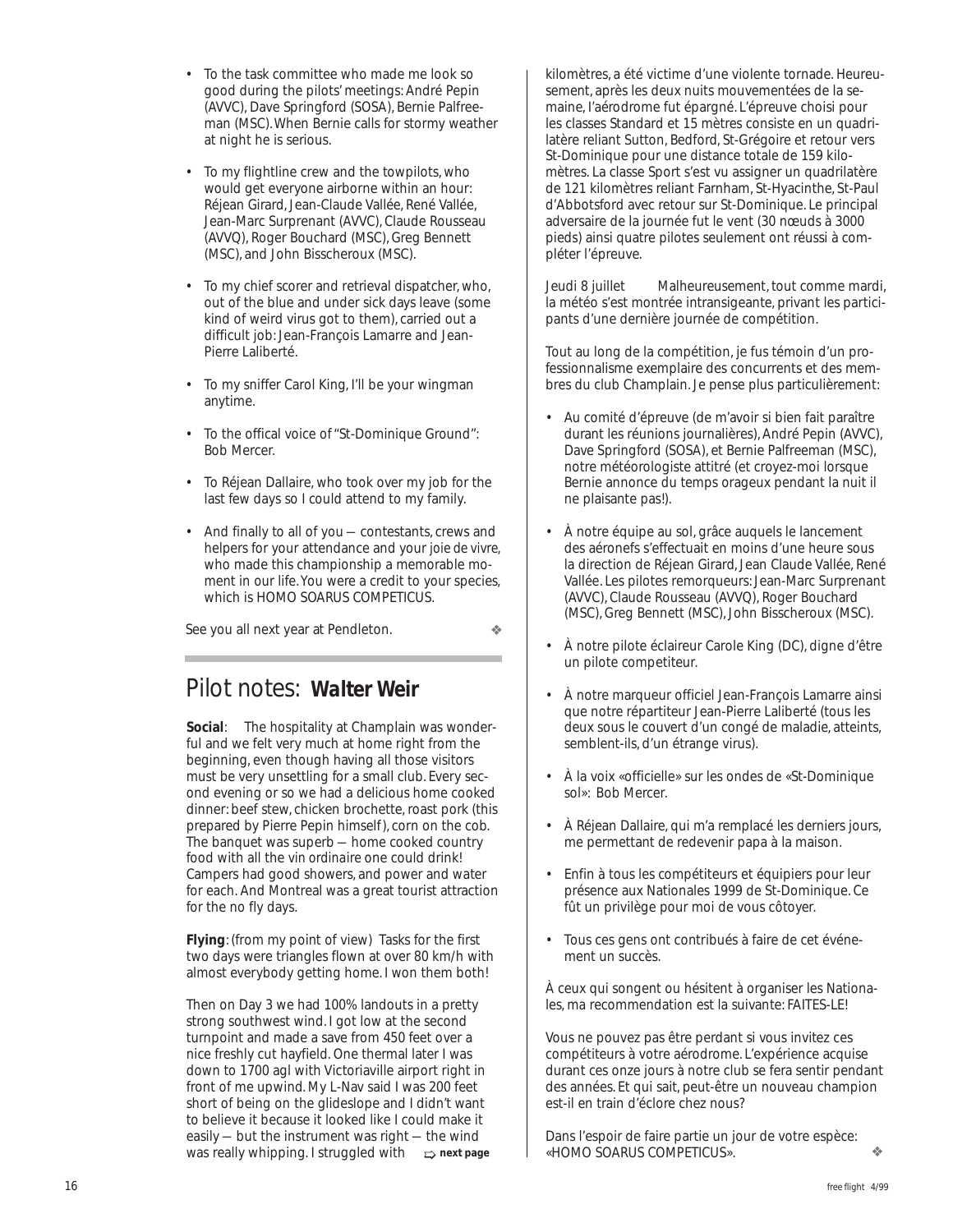| 4/99 free flight | ZANADIANTI                                                                                                                                                                                                                                                                                                                                                                                                                                                                                                                                                                                                                                                     |                                                                                                                                                                                     |                                                                                      | <b>DAY</b>                                                                                                                             |                                                              |                                                                                            | <b>DAY</b>                                                                                                                                                                                  | N                                                                |                                                                                                                                                   | <b>DAY</b>                                                        | S                                                                                     |                                                     | <b>DAY</b>                                        | 4                                                                                                          |                                                | <b>DAY</b>                                                                           | rU                                                        |                                                                                                                |                                                                                                          |
|------------------|----------------------------------------------------------------------------------------------------------------------------------------------------------------------------------------------------------------------------------------------------------------------------------------------------------------------------------------------------------------------------------------------------------------------------------------------------------------------------------------------------------------------------------------------------------------------------------------------------------------------------------------------------------------|-------------------------------------------------------------------------------------------------------------------------------------------------------------------------------------|--------------------------------------------------------------------------------------|----------------------------------------------------------------------------------------------------------------------------------------|--------------------------------------------------------------|--------------------------------------------------------------------------------------------|---------------------------------------------------------------------------------------------------------------------------------------------------------------------------------------------|------------------------------------------------------------------|---------------------------------------------------------------------------------------------------------------------------------------------------|-------------------------------------------------------------------|---------------------------------------------------------------------------------------|-----------------------------------------------------|---------------------------------------------------|------------------------------------------------------------------------------------------------------------|------------------------------------------------|--------------------------------------------------------------------------------------|-----------------------------------------------------------|----------------------------------------------------------------------------------------------------------------|----------------------------------------------------------------------------------------------------------|
|                  | ပ<br>NATIONAL SOARIN<br><b>CHAMPIONSHIPS</b>                                                                                                                                                                                                                                                                                                                                                                                                                                                                                                                                                                                                                   |                                                                                                                                                                                     | pos<br>Фp                                                                            | km/h                                                                                                                                   | pts                                                          | aay<br>pos                                                                                 | km/h                                                                                                                                                                                        | pts                                                              | cod<br>Nep                                                                                                                                        | km/h                                                              | pts                                                                                   | cod<br>Nap                                          | km/h                                              | pts                                                                                                        | cod<br>Apos                                    | km/h                                                                                 | pts                                                       | pts<br>total                                                                                                   | pos                                                                                                      |
|                  | CLASS<br>5 METRE<br>$\blacksquare$                                                                                                                                                                                                                                                                                                                                                                                                                                                                                                                                                                                                                             |                                                                                                                                                                                     |                                                                                      | $\lhd$<br>3<br>282.                                                                                                                    |                                                              |                                                                                            | $\operatorname{\lhd}$<br>3<br>28.                                                                                                                                                           |                                                                  |                                                                                                                                                   | $\circ$<br>288.                                                   |                                                                                       |                                                     | $\circ$<br>22.                                    | $\operatorname{\lhd}$                                                                                      |                                                | 4<br>59.                                                                             |                                                           |                                                                                                                |                                                                                                          |
|                  | $S-6b$<br>DG-600<br>ASW-27<br>ASW-20<br>$-5-6$<br>Ventus<br>Dave Springford<br>Charchian<br>Heri Pölzl<br>André Pepin<br>Walter Weir<br>Alain Orfila<br>Lorry<br>$\bullet$<br>2345                                                                                                                                                                                                                                                                                                                                                                                                                                                                             | RS<br><b>SCR</b><br>그중디                                                                                                                                                             | 43512 6                                                                              | $\circ$<br>65.<br>76.                                                                                                                  | <b>28004</b><br>28004<br>$\circ$<br>904<br>$\overline{7}$    | mwa-40                                                                                     | $\vec{a}$ $\vec{a}$ in $\vec{\omega}$ $\vec{\omega}$<br>5.1)<br>$\ddot{=}$<br>$\mathcal{O} \cap \mathcal{O} \subset \mathcal{O}$<br>$\Gamma \cap \omega \omega \cap$<br>$\sigma$            | 580473<br>580473<br>58047<br>$\infty$                            | A GUNA 4                                                                                                                                          | $\widehat{\circ}$<br>يغينيون<br>(203, 000, 000)<br>$\infty$<br>L, | 000787<br>002787<br>$\circ$<br>ம்<br>RN M                                             | $W - 4$ D $M$ D                                     | 6<br>ひせびつせ<br>700000<br>$\circ$                   | <b>22502</b><br>$\circ$<br>m m m<br>$\overline{}$                                                          | $Q = 0$                                        | $\frac{4.3}{0.91}$<br>(71.4)<br><b>126.74</b><br>702.                                | Ru0044<br>040044<br>04044 7                               | $\infty \circ \sim \circ \infty$<br>$\infty$<br>377200<br>LO<br>$\bar{\sim}$<br><b>MMUNU</b><br>$\overline{ }$ | $ \sim$ $\sim$ $+$ $\sim$ $\sim$                                                                         |
|                  | STANDARD CLASS                                                                                                                                                                                                                                                                                                                                                                                                                                                                                                                                                                                                                                                 |                                                                                                                                                                                     |                                                                                      | $\triangleleft$<br>$\infty$<br>282.                                                                                                    |                                                              |                                                                                            | $\triangleleft$<br>$\infty$<br>28.                                                                                                                                                          |                                                                  |                                                                                                                                                   | $\circlearrowright$<br>88.<br>$\sim$                              |                                                                                       |                                                     | $\circ$<br>22.                                    | $\operatorname{\lhd}$                                                                                      |                                                | 4<br>59.                                                                             |                                                           |                                                                                                                |                                                                                                          |
|                  | Genesis<br>SZD-55<br>SZD-55<br>SZD-55<br>SZD-55<br>ASW-19<br>$15.4$<br>$-5.4$<br>Hornet<br>Dave Mercer<br>Dave MacKenzie<br>Steve Jennings<br>Charles Gowe<br>Gough<br>Dale Kramer<br>Adam Zieba<br>Colin Bantin<br>Stieber<br>lan Grant<br>Andy '<br>Jörg<br>$\omega \neq \omega$<br>$\sim$<br>$\infty \circ \circ$<br>$\overline{\phantom{0}}$                                                                                                                                                                                                                                                                                                               | 37250<br>458K<br>$\geqslant$                                                                                                                                                        | 23415 69708                                                                          | 75787<br>1957<br>1957<br>$\circ$<br>(215.1)<br>(256.1)<br>22.1<br>76.77<br>59.                                                         | 667<br>1920<br>1920<br>1930                                  | LUQWO QUL40                                                                                | 79.11<br>77.11<br>77.15<br>79.15<br>79.11<br>33.89<br>49.89<br>56.7<br>dnc<br>43/4                                                                                                          | 420040<br>2324<br>2204<br>2024                                   | 14532 67777                                                                                                                                       | 50 مارك خفيف<br>O(80, 0.00)<br>$O_0$ $O_0$                        | 20000<br>0033107<br>0033107<br>00707                                                  | $-www+num$                                          |                                                   | 58505 08000<br>$\overline{3}$<br>⇉                                                                         | $M-M-MW \rightarrow Q$                         |                                                                                      | 387<br>000<br>303<br>303<br>$307$<br>$740$<br>$140$       | $ \infty$<br>OOOMO<br>nørma<br>musica<br>Elizen<br>MNNNN<br>$\overline{\phantom{0}}$                           | LUW4 D OL 000                                                                                            |
|                  | SPORTS CLASS                                                                                                                                                                                                                                                                                                                                                                                                                                                                                                                                                                                                                                                   |                                                                                                                                                                                     |                                                                                      | $\lhd$<br>245.0                                                                                                                        |                                                              |                                                                                            | $\triangleleft$<br>$\infty$<br>28.                                                                                                                                                          |                                                                  |                                                                                                                                                   | $\triangleleft$<br>$\circ$<br>72.                                 |                                                                                       |                                                     | 90.0                                              | $\triangleleft$                                                                                            |                                                | 21.3                                                                                 |                                                           |                                                                                                                |                                                                                                          |
|                  | DG-300<br>DG-200<br>Jantar<br>Cirrus<br>Std<br>Hans Berg<br>P-A Langlois<br>Gilles-André Séguin<br>Maters/Berenstain<br>$\frac{1}{2}$ $\sim$ $\sim$ $\sim$                                                                                                                                                                                                                                                                                                                                                                                                                                                                                                     | <b>ADS</b>                                                                                                                                                                          | U<br>$-400$                                                                          | 65.0<br>00.03<br>00.09<br>08.7                                                                                                         | 1000<br>814<br>360<br>$\circ$                                | $\sqrt{2}$                                                                                 | -000<br>äcco                                                                                                                                                                                | $\circ\circ\circ\circ$                                           | $m - n$                                                                                                                                           | woy o<br><b>ROCO</b>                                              | 304<br>004<br>004                                                                     | $m - n$                                             | 92.99<br>SLÄ0                                     | $\circ$<br>$\sim$<br>$\sim$                                                                                | $U - 4W$                                       | 52.9<br>62.7<br>66.00                                                                | 2808<br>$\sim$<br>$\overline{\phantom{0}}$                | 5078<br>5078<br>5070<br>$\sim -$                                                                               | $\sim$ $\sim$ $\sim$ $\sim$                                                                              |
| 17               | and I got 379 for completing about three<br>quarters of the task. Dale Kramer was the<br>Standard class finisher. This turned out to be<br>the last day and Heri won the contest with<br>André second (wailing, "Quelle tragédie! -<br>quelle tragédie!" while beating on his chest),<br>and Lorry third. I tried to talk the CD into pro-<br>claiming that the pilot winning the most days<br>(me) was the contest winner but had no luck.<br>Jörg was the Standard class winner and Hans<br>Berg won in the Sports class. André Pepin did<br>a superlative job of contest organizing, and<br>we all had a great time. $\clubsuit$<br>$\Rightarrow$ next page | out he was the only 15m finisher, his wife<br>Mardi said his grin stetched all the way<br>across the country. He got 1000 points. Heri<br>landed three kilometres short and got 574 | one from Standard got home. When Lorry<br>Charchian (from Michigan) landed and found | looked so good the task committee was sure<br>they had undercalled the day at 159 kilome-<br>tres. However only one from 15m class and | ahead of Heri.<br>Day 5: A strong west wind but with cu that | everybody landed out. André Pepin went the<br>furthest and shot into first place 37 points | Day 4: I had two launches and did not find a<br>thermal - at all! So I quit and put the glider<br>back in the box - big mistake since it rede-<br>veloped and I could have got away. Again, | for the day compared to my 779, and went<br>from fifth to first. | bits of lift and finally made it straight in to<br>the runway. Heri Pölzl got one more thermal,<br>went forty kilometres further, got 1000 points |                                                                   | <b>SOSA Trophy</b> – novice<br>Dale Kramer<br>O'Keefe Trophy - team Waters/Berenstain | • Sports class $-245.0$ km @ 65.1 km/h<br>Hans Berg | • Std class – 282.3 km @ 84.3 km/h<br>Dave Mercer | <b>Dow Trophies</b> (best assigned task flown)<br>• 15m class - 282.3 km @ 82.3 km/h<br><b>Walter Weir</b> | 3537 points of a possible 4258<br>Jörg Stieber | 3438 points of a possible 4161<br>Heri Pölzl<br>Wolf Mix Trophy - Std class champion | THE TROPHY WINNERS ARE<br>MSC Trophy - 15m class champion |                                                                                                                | Note: () values in brackets are distances in<br>kilometres if the pilot landed out or had a<br>no start. |

#### **THE TROPHY WINNERS ARE**

- **MSC Trophy** 15m class champion 3438 points of a possible 4161  **Heri Pölzl**
- **Wolf Mix Trophy** Std class champion 3537 points of a possible 4258  **Jörg Stieber**

- 15m class 282.3 km @ 82.3 km/h  **Walter Weir**
- Std class 282.3 km @ 84.3 km/h  **Dave Mercer**
- Sports class 245.0 km  $@$  65.1 km/h  **Hans Berg**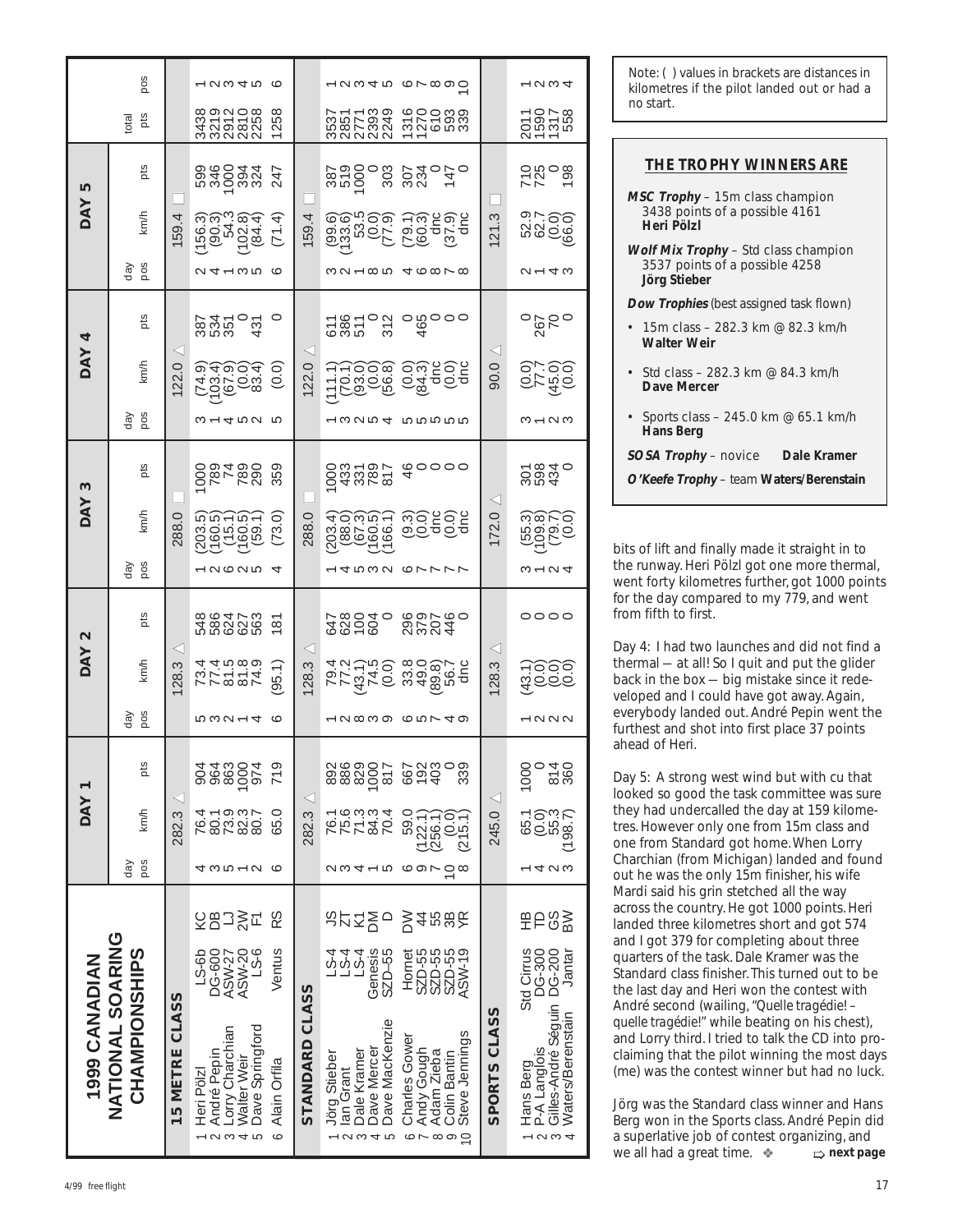## A Nationals moment – day 3: *Jörg Stieber*

The sounding for 3 July indicated reasonably good<br>conditions with cu bases around 4000 feet agl. However, the public forecast called for "clouding over in the afternoon from the southwest with rain following in the evening". In the hope that the bad weather would hold off for a while the task committee called a 280 kilometre plus task mainly in the NE quadrant with a return over the field and a short leg to the southwest.

My objective for the day was to push hard to make up the 60 points I was behind Dave Mercer (DM) who was in first place.

There were plenty of cu already at takeoff time but they were more show than action — initially we could get only to 3500 feet msl (field elevation is 250 feet). Despite the gloomy forecast for the late afternoon, I decided to wait for conditions to improve. Finally, around 1:30, the thermals seemed to firm up and I got a reasonable climb to 4000. I saw Walter Weir (2W) heading for the start and decided to tag along although I was 200 feet lower.

Out of the start gate we aimed for a good looking cloud on course but it turned out to be the first of many disappointments. While Walter and André Pepin were slowly climbing away above me, I couldn't connect at all. As I was descending below 2000 in search for a thermal, news of the first outlandings came through the radio. Time to open the dump valves! Being light now, a reasonable core allowed a good climb back into the race. Sorel, the first turnpoint, was next to the St. Laurent River and it was obvious lake effect would be a factor. Being acutely aware of the situation I climbed as high as I could under the last cu and used best L/D for the long glide in and out of the turnpoint.

It was good to meet up with Walter and André again. We all had the same idea to deviate far to the right of course to get away from the river. Conditions improved somewhat as we reached higher ground and the tailwind certainly helped. However, a band of thick cirrus, possibly wave induced, had appeared and its shade was rapidly catching up with us. Fortunately there were gaps and I tried to time the climbs and glides so I wouldn't be caught low in the shade. It became pretty clear however, that it would be impossible to finish the task — maximizing distance would be the game of the day.

As I was approaching Plessisville, the second turnpoint, the cirrus dissipated just as fast as it had appeared. Drifting with the considerable wind I tried to build up and conserve as much height as possible, leaving the turnpoint at 3500 feet on a southwesterly heading, facing into the wind. A constant five knots down on the vario made things a lot worse in a hurry. It didn't take long and I was down to 750 feet above Victoriaville airport. Talking to jump planes on the radio while trying to climb in bits of broken up thermals wasn't easy, but I managed to stay airborne. After a while André joined in and we were able to centre the lift somewhat. After what seemed like a long struggle and more drifting back than climbing I finally gained some height and flew upwind towards the town of Victoriaville in the hope for better lift. Just as audio started to beep, Heri (KC) joined in and together we managed to core the thermal. It started

with two knots and went as high as four knots all the way up to 4200 feet, the high point of the day at just past 4 pm. On the radio we heard a number of gliders announce long finals into Victoriaville airport. I saw DM go in and knew I had achieved my objective for today.

The conditions on course looked grim with the sun disappearing behind a black altostratus deck. There was no lift under the last decent looking cu on course. Now all we could see were little white wisps under the overcast. Since it didn't look possible to reach home base I dialed in Drummondville airport on the GPS. The computer showed close to final glide. As we were climbing in a half knotter I pondered my options:

- a) Stay on course, as there were still wisps ahead and eventually go into a field.
- b) Attempt a final glide into Drummondville airport, deviating to the right, with no visible lift ahead, while overflying a lot of bush.

At 2950 feet the computer showed me on final glide to Drummondville and I started out with KC following a hundred feet below. Except for the wind drift there was no reason not to try to climb a little higher. As you will see, I wish I had taken an extra 200 feet.

Soon I found that the wind was quite a bit stronger than anticipated and my safety margin was melting away. Time to look at alternatives! Below was all bush except for a sandy area. It looked okay for landing as I overflew it and I decided to fly on to a much larger area of geometrically shaped sandy rectangles. If this turned out to be unsuitable for landing I still had enough height to return to the field I had just overflown. In the larger area I saw roads and earth moving equipment. Was this a mine or some kind of agricultural operation? As I overflew it I saw the rectangular areas looked flat and smooth, however they seemed to be quite a bit below road level. I mentally selected one and carried on. The airport was now three kilometres ahead, across the river. I announced a long final on the Unicom but things were very tight. I was now one kilometre past the sand pit and had still two to go. I hoped in vain for a last bump to help me reach the airport.

Since I could not safely commit to crossing the river I decided to turn back. Just as I was turning I was surprised to see KC on final for my field. I extended the base and set up a final two fields over. Everything looked good until I saw rows of sprinkler pipes sticking out of the ground, about two feet high and thirty feet apart. There was nothing I could do but to centre between the rows and hope the wings would clear the pipes. The soft ground made for a very short ground roll. To my great relief the wings had cleared all the sprinklers.

KC turned out to be undamaged as well. We had been in the air for 4:35 hours and 3:20 hours on task for a distance of 203 kilometres, about forty more than everybody else. The fields were part of a huge cranberry plantation and we were told the preparation costs are \$30,000 per acre! It took six crew and two berry growers to carry the gliders and lift the pieces up to road level without causing damage to the fields or embankments. The manager of the plantation, although fairly reserved at the beginning, turned out to be a very nice fellow, helping to put our gliders away. ❖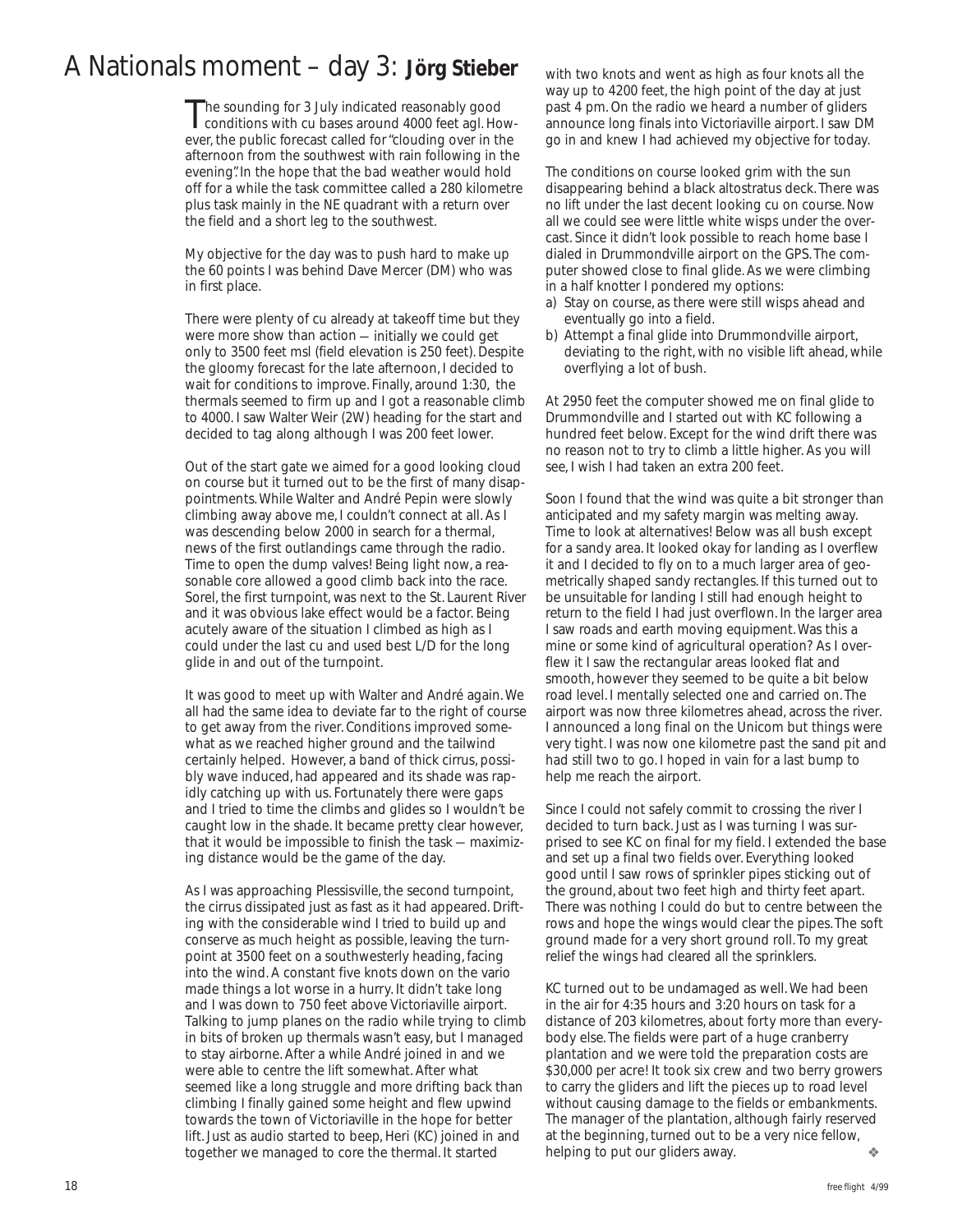## **hangar flying**

#### **New sailplane rescue system successfully tested**

Friday, 14 May is a new date in soaring safety when a new parachute rescue system was successfully flight tested in Germany by Hansjörg Streifeneder.

Streifeneder flew a modified and specially fitted Discus in bad weather, but within a large cloud hole with a satisfactory view of the ground. While in straight flight he deployed a container holding a drogue and parachute. The drogue and then the main rescue chute opened as planned. After a short swing, the glider was hanging slightly nose down without rotation. After about ten seconds of stable descent, the chute was cut away and Streifeneder landed at his home airfield of Grabenstetten in south Germany. Two weeks later two more successful deployments were made at higher airspeeds.



Further flights are being made to cover the expected mission airspeed range. These tests are being made with the permission of the German Bundeswehr to use a military training area to avoid any injuries that could be caused by the free falling parachutes during the tests. Some well known glider pilots used their connections to obtain these clearances for a few hours a week. It's remarkable that a very small company, Glasfaser Flugzeug Service Hansjörg Streifeneder, has done this on its own risk without third party support. Further test results later.

**Peter Selinger** (via Leo Schober)

#### **Canadian Gliding Team shirts a quick sell-out**

The 150 shirts for the National Team sold out! Thank you to everyone who supported our National Team by buying one. A team sponsor, KyberPASS, donated \$10 per shirt to the Canadian team. The team fund can always use more donations and sponsors, contribute if you can (tax receipts issued).

#### **Ron Walker**



from *Australian Gliding • Skysailor*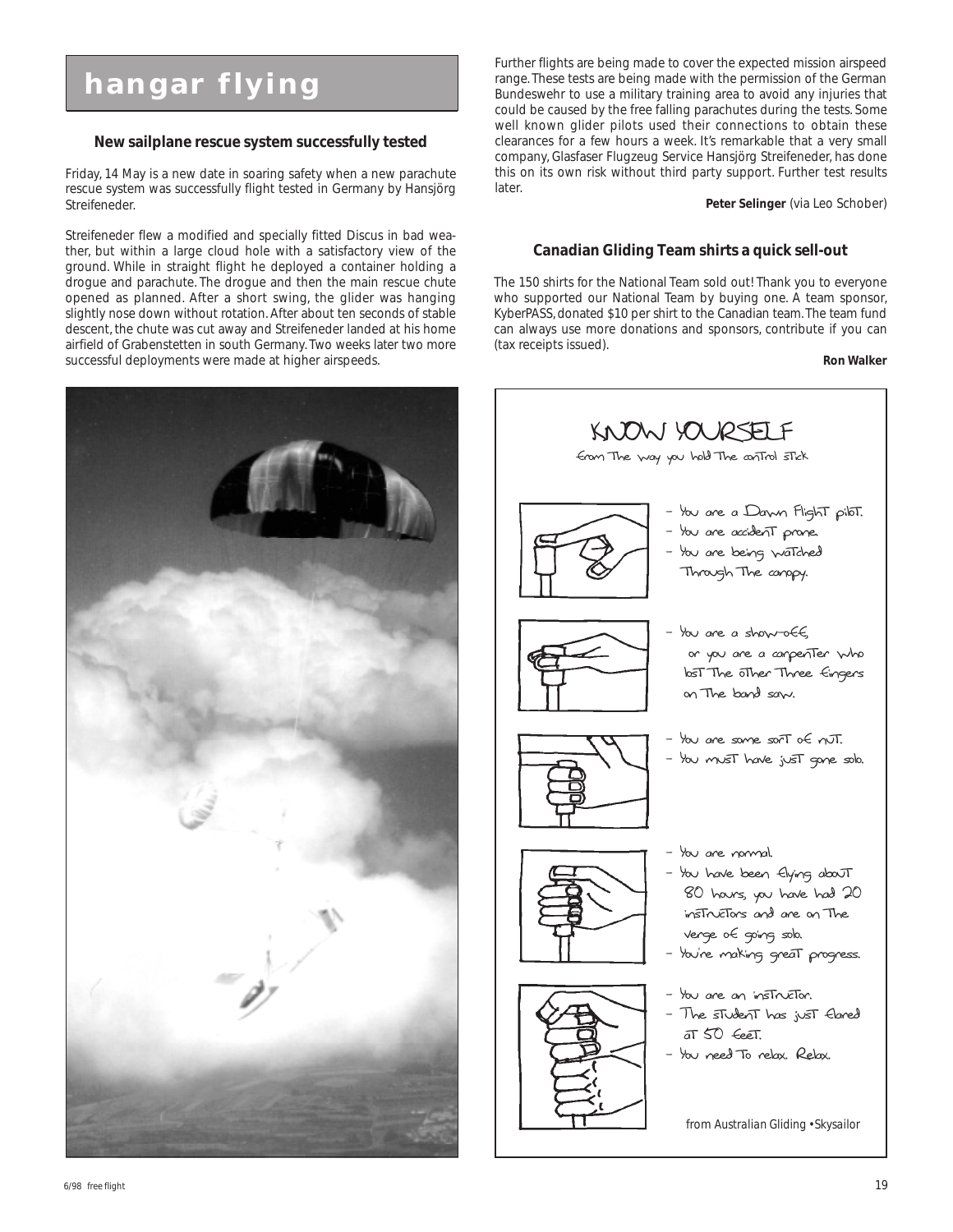#### **Wing runner's checklist**

Here's an idea based on the CISTRSC checks

*Controls* Check to see that there are no control locks still in place, that the tail dolly has been removed, and that the control surfaces "look right". If the glider was assembled that day and you have not witnessed a positive control check, ask the pilot if he wants one.

*Instruments* Was the altimeter set to field elevation? Was the airspeed reading zero (or a reasonable value)?

*Straps* Do the straps look tight? If this is a two-seater with an empty back seat, are the back seat straps secured?

*Trim and Ballast* Is the glider ballast (if you can see it) appropriate for the size of pilot/ passenger.

*Release* Is the right ring being used? Does the weak link look acceptable?

**Spoilers** Did you witness (see and/or hear) the spoilers being locked? Are the tops of the spoilers flush with the top surface of the wing?

*Canopy* Did you see the pilot securing the canopy? If you are familiar with the glider and the canopy latch(es) are visible, are they in the correct position? Does the canopy seem to fit tight to the fuselage?

**Howard Loewen**

#### **Attention HP owners**

Effectively immediately (or nearly so), Bob Kuykendall *<bkuykend@nortelnetworks.com>* will be the official US and worldwide distributor for plans, kits, and parts for the HP/RS sailplanes originally kitted by Dick Schreder. He has taken delivery of all existing HP/RS-related parts, materials, jigs, and templates and forming a limited liability corporation for this enterprise. Bob thanks both Dick and Angie Schreder for their contributions to his new enterprise and is honoured by their confidence that he can advance and support the HP/RS series sailplanes into the future.

Bob says: If you need anything HP, please contact me. Need a whole fuselage pod? Available in August. Need bellcrank bearings? In stock. Need PVC foam? Some is in stock, more available in August. Need new bellcrank bearings? I have them. Need a whole tail kit? In stock. Need a whole HP-18 kit? Not in stock, but if you really want one we can make it happen. Need plan sets? Available soon. Need a mixed plans set for a 16/18 or such? No problem.

Also, if you need any sort of oddball HP part that might have been hanging around the old Bryan Aircraft hangar, drop me a note. There's a lot of interesting leftovers to be taken care of. ❖

fear. It is difficult to approach that particular "unknown" with any confidence if you are terrified. My course evaluation included the notation that I was an "experienced and relaxed pilot ... who flies ... with confidence." At this stage, I struggle to teach each maneuver properly, recalling Primacy and the road to Carnegie Hall.

What is within my ability is to pass on that the simple joy of soaring comes from rationally dealing with the fears, and that relaxation and confidence let you concentrate on flying without being distracted by unnatural fear. Panic during weather, turbulence, spins, etc. can easily prevent you from flying the airplane, which is your first priority. I hope to raise my students' comfort level to the point where they enjoy each maneuver, each flight, each day at the club, and, no matter what the situation, they never fail to fly the airplane.

Unfounded fears can follow you postlicence, too. In discussion with members who, like me, joined SOSA from other clubs, we all found that we had been led to fear transition to a single seater, or going beyond gliding distance from the field, as delineated by a certain point. At York, it was the town of Arthur; at Erin, the gravel pit; at SOSA, Highway 401. While safety is paramount, a culture of fear can hold us back. Properly done, a landout is as easy as a spin recovery at altitude, or that first flight in a 1-26.

At SOSA, we have begun a program to encourage budding cross-country pilots, that includes dual time, landout practice, and plenty of encouragement to relax and enjoy the flight. The progression is not unlike one of our students in basic instruction. If the Bald Eagle returns, it will most likely be to bring you up to date on our cross-country program.

**So you want to instruct** from page 13 Meanwhile, my thanks go out to those who encouraged me to take the instructor course, and also to people like George Betton, who, while trying to teach me something, looked out and said, "There's nothing like flying". This helped me enjoy the flight, and all since. It's this sort of thing that keeps me relaxed and enjoying myself, and that's what I hope to pass on.

> ❖ I would also like to remember Bryce Stout, who was a very nice man, and who sent me on my first glider solo, 11 October, 1992.

## *MZ SUPPLIES*

**1450 Goth Ave, Gloucester, ON K1T 1E4 (613) 523-2581, fax (613) 523-9322 e-mail:** *mgmzaqua@cmw.ca* **Ulli Werneburg**

**Exclusive Canadian dealer for the following outstanding aviation products:**

**CAMBRIDGE Aero Instruments Top of the line L-NAV and S-NAV flight computers, GPS Flight Recorders and Variometers incl. the new Palm NAV**

**SAGE Variometers Simply the best mechanical variometers in the world.**

#### **SCHLEICHER Sailplanes**

**Manufacturers of the: ASW-27, ASW-24, ASH-26, ASH-25, ASW-22, ASK-21, ASK-23 and the new ASW-28 Std class sailplane. One of the fabulous ASW-27s is available Sept. 1999 at reduced price!**

**CONFOR Foam The ideal aviation shock absorbing material for maximum safety & comfort.**

## **Come and soar with the bald eagles! PEMBERTON SOARING CENTRE**

Operating daily April to October in Pemberton, BC

• excellent mountain scenery with thermals to 12,500 feet

- camp at the airport, B&B, or stay in Whistler
- area offers a wide variety of summer activities

**Glider rentals: DG-202, L-13 Blanik, L-33 Solo Instruction: glider pilot courses or book a number of lessons**

For more information, ph (604) 894-5727, fax (604) 894-5776 e-mail: pemsoar@direct.ca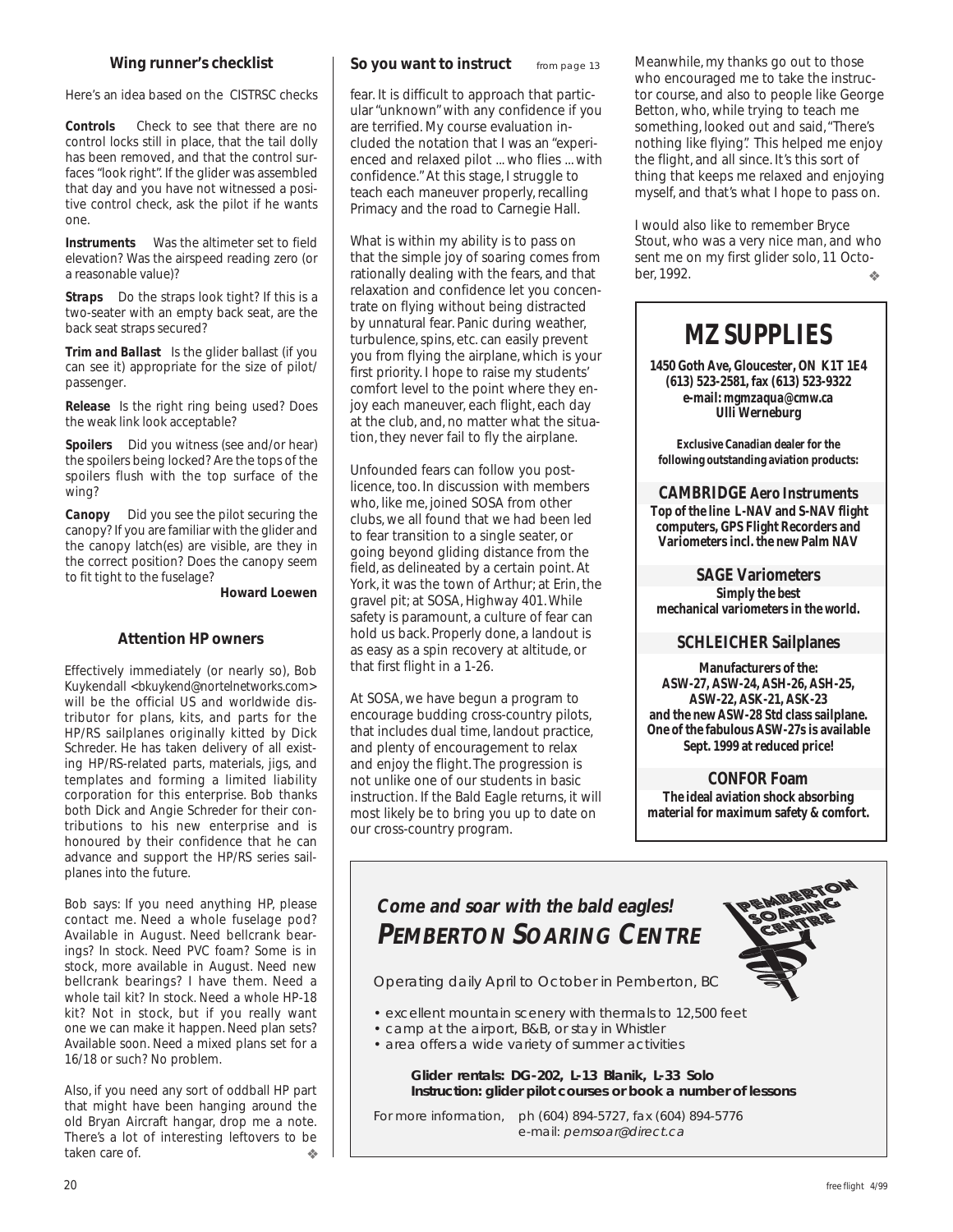#### **Directors & Officers**

**Alberta**

David McAsey (1998) 47-2300 Oakmoor Dr SW Calgary, AB T2V 4N7 (403) 281-7962 (H) (403) 281-0589 (B&F) mprsoar@agt.net **Pacific**

Harald Tilgner (1998) 50090 Lookout Rd, RR2 Chilliwack, BC V4Z 1A5 (604) 858-4312 (H) (604) 521-5501 (club) **Exec Dir & Treas** Jim McCollum 6507 Bunker Road Manotick, ON K4M 1B3 (613) 692-2227 (H) (613) 829-0536 (B) (613) 829-9497 (F) sac@sac.ca

#### **President, Quebec & Atlantic** Pierre Pepin (1999) 590 rue Townshend St-Lambert, QC J4R 1M5 (514) 671-6594 (H) (514) 761-7015 (B) (514) 768-3637 (F) prpepin@videotron.ca

**VP & Ontario**

Richard Longhurst (1999) 100 - 1446 Don Mills Road Don Mills, ON M3B 3N6 (416) 391-2900 (H) (416) 391-3100 ext 250 (B)  $(416)$  391-2748 (F) richard\_longhurst@ mintzca.com

#### **Prairie**

Howard Loewen (1998) 233 Lamont Boulevard Winnipeg, MB R3P 0E8 (204) 489-1148 (H) (204) 489-3086 (F) loewenhw $@$ mbnet mb.ca

#### **Committees**

**Air Cadets** Dave Hennigar 404 Moray Street Winnipeg, MB R3J 3A5 dhengr@mb.sympatico.ca

**Airspace** Bill Green 2181 West 22 Avenue Vancouver, BC V6L 1L4 (604) 737-1136 (H) (604) 886-8981 (cottage) Mbrs: Ian Grant grant.i@atomcon.gc.ca<br>Roger Harris rharris@petrillobujold.ca<br>Scott McMaster scott@mcmail.cis.mcmaster.ca

**Archives/Historian** vacant

#### **Contest Letters** Robert Binette 5140 St-Patrick Montreal, QC H4E 4N5 (514) 849-5910 (H) (514) 362-7365 (F)

**FAI Awards** Walter Weir 3 Sumac Court,

Burketon RR 2 Blackstock, ON LOB 1B0 (905) 263-4374 (H) waltweir@inforamp.net

**FAI Records** Frank Cwikla (pro tem) 35 Mapleton Drive Winnipeg, MB R2P 0J4 (204) 632-4773 (H) fcwikla@lark.gawd.mb.ca

**Flt Training & Safety** Ian Oldaker, "Willow Spinney", RR1 Limehouse, ON L0P 1H0

(905) 873-6081 (H) (905) 873-0110 (F) oldaker@aztec-net.com Mbrs: Dan Cook Tom Coulson Fred Kisil Terry Southwood

#### **Free Flight** Tony Burton, Box 1916 Claresholm, AB T0L 0T0 (403) 625-4563 (H&F) free-flt@agt.net

**Insurance** Richard Longhurst 100 - 1446 Don Mills Rd Don Mills, ON M3B 3N6 (416) 391-2900 (H) (416) 391-3100 ext 250 (B) richard\_longhurst@mintzca.com Mbr: Doug Eaton

**Medical** Dr. Peter Perry 64 Blair Road Cambridge, ON N1S 2J1 (519) 623-1092 (H) (519) 740-6547 (B) Mbr: Dr. WL Delaney

**Meteorology** Bernie Palfreeman 266 Place de Brullon Boucherville, QC J4B 2J9 (514) 655-5935 (H)

**Sporting** Chairman: vacant Mbrs: Colin Bantin ccbantin@globalserve.net Tony Burton free-flt@agt.net George Dunbar dunbar@calcna.ab.ca

**Technical** Paul Fortier RR2, Mountain, ON K0E 1S0 (613) 989-1634 (H&F[call 1st]) ae605@freenet.carleton.ca Mbrs: Chris Eaves Herb Lach Glenn Lockhard

**Trophy Claims** David McAsey 47 - 2300 Oakmoor Dr SW Calgary, AB T2V 4N7 (403) 281-7962 (H) (403) 281-0589 (B&F) mprsoar@agt.net

**World Contest & IGC Cdn delegate** Hal Werneburg 24 Sierra Morena Way SW Calgary, AB T3H 3C3 (403) 686-6620 (H)

(403) 259-9725 (B) wernebur@acs.ucalgary.ca





## free flight · vol libre

#### **bind and protect 12 issues of free flight**

colour choice: Blue Marble & silver foil or Forest Green & gold foil

**\$12.95 + \$3.95** P&H (for 1 or more binders) 8% PST (Ont) & GST – VISA, Mastercard, cheque

#### **Parker Albums of Canada**

Box 840, North Bay, ON P1B 8K1 (705) 472-1620, (705) 495-0800 (fax), david@parkeralbums.ca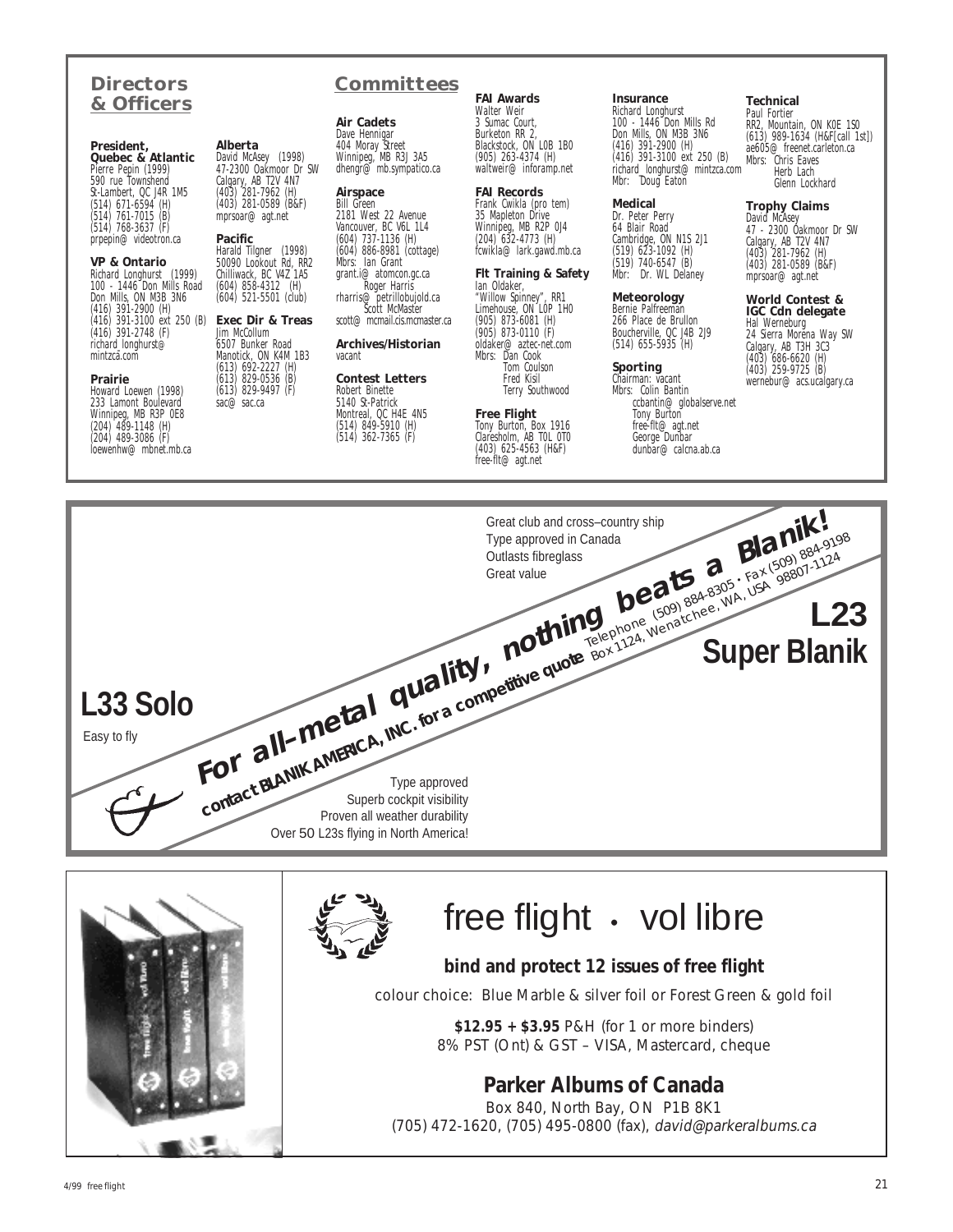## **FAI badges Walter Weir**

3 Sumac Court, Burketon, RR2, Blackstock, ON L0B 1B0 (905) 263-4374, *<waltweir@inforamp.net>*

The following badge legs were recorded in the Canadian Soaring Register during the period 11 May to 11 July 1999.

#### *SILVER BADGE*

912 Alain Berenstain Gatineau

| <b>GOLD DISTANCE</b><br>Alain Berenstain                                     | (300 km flight)<br>Gatineau         | 303.9 km                      | Std Jantar           | Pendleton, ON                    |
|------------------------------------------------------------------------------|-------------------------------------|-------------------------------|----------------------|----------------------------------|
| <b>SILVER DURATION</b><br><b>Charles Petersen</b><br>Alain Berenstain        | (5 hour flight)<br>York<br>Gatineau | 5:15h<br>5:25h                | $1-23$<br>Std Jantar | Arthur East, ON<br>Pendleton, ON |
| SILVER ALTITUDE (1000 m gain)<br><b>Charles Petersen</b><br>Alain Berenstain | York<br>Gatineau                    | $1160 \,\mathrm{m}$<br>1910 m | $1-23$<br>Std Jantar | Arthur East, ON<br>Pendleton, ON |
| C BADGE (1 hour flight)<br>2624 Charles Petersen                             | York                                | 5:15h                         | $1-23$               | Arthur East, ON                  |



#### **SAC SUPPLIES FOR CERTIFICATES AND BADGES ARTICLES ACVV POUR CERTIFICATS ET INSIGNES**

- 1 FAI 'A' badge, silver plate pin  $$ 6.00$  Insigne FAI 'A', plaqué argent 2 FAI 'B' badge, silver plate pin  $$ 6.00$  Insigne FAI 'B', plaqué argent 2 FAI 'B' badge, silver plate pin the fraction of the fraction of the state of the state of the state of the s<br>2 SAC BRONZE (disponible au club) (12 for \$55) \$6.00 Insigne ACVV BRONZE (disponible au club) 3 SAC BRONZE badge pin *(available from your club)* (12 for \$55) \$ 6.00<br>4 FAI'C' badge, cloth, 3" dia. 4 FAI 'C' badge, cloth, 3" dia. \$ 6.00 Insigne FAI 'C', écusson en tissu, 3" dia.
- 
- 
- 
- 
- FAI SILVER badge, pin
- 9 FAI GOLD badge, gold plate pin<br>Items 7-12 ordered through FAI awards chairman see Committees list Les articles 7-12 sont disponibles au président des prix de la FAI *Items 7–12 ordered through FAI awards chairman – see Committees list Les articles 7–12 sont disponibles au président des prix de la FAI Items 10, 11 not stocked – external purchase approval given* Les articles 10, 11 ne sont particles 10, 11 ne sont particles 10, 11 ne sont particles 10, 11 ne sont particles 10, 11 ne sont particles 10, 11 ne sont particl
- 
- 10 FAI GOLD badge 10k or 14k pin<br>11 FAI DIAMOND badge. 10k or 14k pin and diamonds and the state of the state of the Insigne FAI DIAMAND. 10k ou 14k et diamands 11 FAI DIAMOND badge, 10k or 14k pin and diamonds Insigne FAI DIAMAND, 10k ou 14k et diamands<br>12 FAI Gliding Certificate (personal record of badge achievements) \$10.00 Certificat FAI de vol à voile (receuil des insignes)
- 12 FAI Gliding Certificate (personal record of badge achievements) \$10.00<br>Processing fee for each FAI application form submitted \$15.00
- 13 FAI badge application *(download from SAC website forms page)*
- 14 Official Observer application *(download from SAC website forms page)* n/c Formulaire de demande pour observateur officiel
- SAC Flight Trophies application *(download from SAC website forms page)* n/c
- 16 FAI Records application *(download from SAC website forms page)* n/c Formulaire de demande pour records FAI<br>17 Flight Declaration *(download from SAC website forms page)* n/c Formulaire de déclaration de vol par feuille
- 17 Flight Declaration *(download from SAC website forms page)*

Please enclose payment with order; price includes postage. GST not required. Ontario residents, add 8% sales tax. Items 1–6 and 13–18 available from SAC office. Check with your club first if you are looking for forms.

**Frank Cwikla**

#### 35 Mapleton Drive, Winnipeg, MB R2P 0J4 (204) 632-4773, *<fcwikla@lark.gawd.mb.ca>*

The following record claims have been received:

| Pilot<br>Date of flight<br>Record types<br>Sailplane<br>Speed/Distance<br>Task completed<br>Previous record | <b>Brian Milner</b><br>28 Jan 1999<br>1. World & Cdn (Open, citizen) 1000 km O&R speed<br>2. O&R distance (Open, citizen)<br>Nimbus 3, N245AB<br>147.02 km/h & 1128.93 km<br>Lock Haven a/p to ridgetop at Whitten, VA<br>and return<br>1. unclaimed world / Cdn (C), W. Weir - 142.6 km/h<br>2. Walter Weir - 1032.1 km |
|-------------------------------------------------------------------------------------------------------------|--------------------------------------------------------------------------------------------------------------------------------------------------------------------------------------------------------------------------------------------------------------------------------------------------------------------------|
| Pilot                                                                                                       | <b>Tony Burton</b>                                                                                                                                                                                                                                                                                                       |
| Date of flight                                                                                              | 3 May 1999                                                                                                                                                                                                                                                                                                               |
| Record type                                                                                                 | 100 km speed to goal, Club                                                                                                                                                                                                                                                                                               |
| Sailplane                                                                                                   | RS-15, C-GPUB                                                                                                                                                                                                                                                                                                            |
| Speed                                                                                                       | 95.0 km/h                                                                                                                                                                                                                                                                                                                |
| Task completed                                                                                              | Black Diamond to Picture Butte, AB                                                                                                                                                                                                                                                                                       |
| Previous record                                                                                             | unclaimed                                                                                                                                                                                                                                                                                                                |
| Pilot                                                                                                       | <b>Tony Burton</b>                                                                                                                                                                                                                                                                                                       |
| Date of flight                                                                                              | 26 May 1999                                                                                                                                                                                                                                                                                                              |
| Record type                                                                                                 | Three turnpoint distance, Club                                                                                                                                                                                                                                                                                           |
| Sailplane                                                                                                   | RS-15, C-GPUB                                                                                                                                                                                                                                                                                                            |
| <i>Distance</i>                                                                                             | 527.3 km                                                                                                                                                                                                                                                                                                                 |
| Task completed                                                                                              | Invermere a/p to Nickelson to Elko, BC and return                                                                                                                                                                                                                                                                        |
| Previous record                                                                                             | Al Hoar - 319.6 km, 5 May 99                                                                                                                                                                                                                                                                                             |

#### **NOTICE from Walter**

If you want your badge claim processed in 1999 you have to get it to Walter before December 1st. If it arrives later it waits until April 2000. By that time, if you find out you have omitted some important part of the documentation, you have probably lost it and the claim has to be rejected. SEND IN YOUR CLAIM NOW!!

- 
- 
- 
- 
- 5 FAI SILVER badge, cloth 3" dia.<br>6 FAI GOLD badge, cloth 3" dia. \$12.00 Insigne FAI OR, écusson en tissu, 3" dia.
- 6 FAI GOLD badge, cloth 3" dia. \$12.00 Insigne FAI OR, écusson en tissu, 3" dia.
- 7 FAI 'C' badge, silver plate pin the state of the state of the state of the state of the state of the state of the state of the state of the state of the state of the state of the state of the state of the state of the st
	-
	- -
	-
	-
	- **15.00 Frais de services** pour chaque formulaire de demande soumis<br>n/c Formulaire de demande pour insignes
		-
		-
		-
		-
		-

Votre paiement dévrait accompagner la commande. La livraison est incluse dans le prix. TPS n'est pas requise. Les résidents de l'Ontario sont priés d'ajouter la taxe de 8%. Les articles 1–6 et 13-18 sont disponibles au bureau de l'ACVV.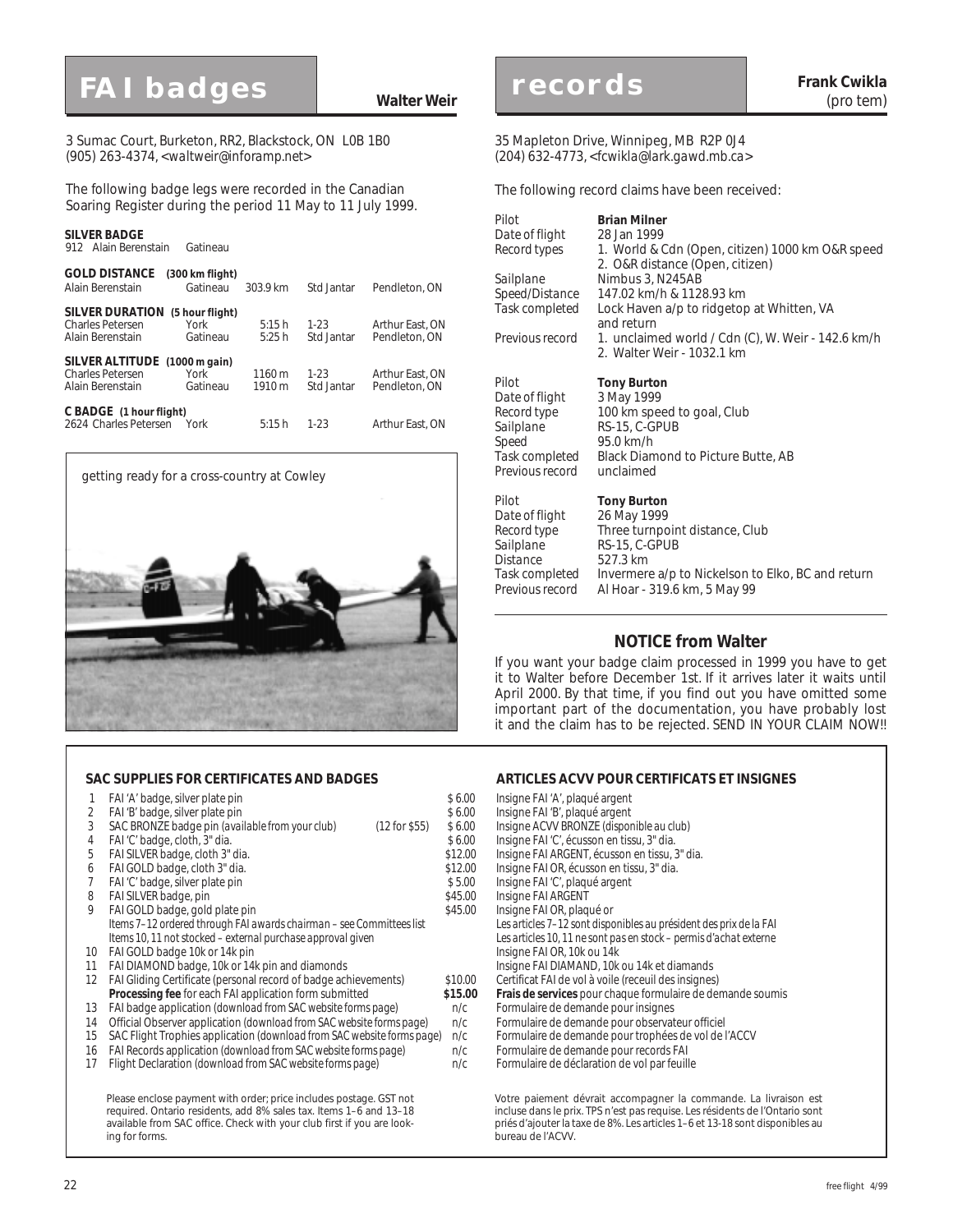



Personal ads are a free service to SAC members (please give me the name of your club). \$10 per insertion for nonmembers. **Send ad to editor**, not the national office, Box 1916, Claresholm, AB T0L 0T0 tel/fax (403) 625-4563, *free-flt@agt.net*

**Ad will run 3 times** unless you renew. Please tell me if your item has been sold sooner. Maximum ad length is 6 lines and subject to some editing as necessary.

#### **single seat**

**BG12A**, excellent condition and flies well. Retiring and must sell. Fibreglass trailer, port. radio, Security 150 chute and wing covers. 34:1. \$3500 - cheaper than renting! (250) 344-6685, *<wag@rockies.net>*

**1-23**, CF-ZBR, #16, 2404 h, beautifully redone, two varios, airspeed, G-meter. This glider is all metal, fully aerobatic, and comes with a trailer. Only \$11,000. Matt Kazacoff, (250) 342-3006, <*kaz@rockies.net>*

**Skylark 4**, fully equipped with trailer, hangared at GGC. Andrew Robinson (613) 226-7616 (H), (613) 713- 2299 (W), (613) 237-4152 (F), *<andrewro@netcom.ca>*

**Skylark 4**, excellent condition, instruments, O2, barograph, parachute, trailer, hangared at GGC. \$11,000. Bill Park (613) 947-1371 *<bill.park@ccrs.nrcan.gc.ca>*

**Monerai-S**, C-GTMY, low hours, professionally built, enlarged tail, centre-stick mod, standard equip. Encl trailer. \$5000 obo. *<barnes\_leigh@connected.bc.ca>* (250) 286-6378.

**Pilatus B4**, C-FHES, 1400h, standard instruments, alum Minden-type trailer. \$22,000. Heinz Portmann (403) 720-0262 (W).

**Std. Libelle**, CF-QJS, #86, 862h, radio, computer/ vario, chute, trailer instruments, hangared at Beaver Valley Soaring Club. Asking \$22,000. Phone (519) 599- 6749 or email *<ruthumm@bmts.com>*

**PIK20Bc**, C–GXWD, carbon fibre, 820h, vg cond, new paint, Ball 400 c/w netto & cruise, Edoaire 720 radio, chute, O2, gear warning. Call Lee Coates at (403) 242- 3056 or Denis Bergeron at (403) 526-4560.

**PIK20D**, this is the model with both flaps and spoilers, high performance yet docile. Chute, water, good basic instr package, factory trailer. US registered. \$32,500 firm. Brian Hollington (604) 467-0020.

**SZD-55-1**, brand new, to be registered as C-GENQ. Spring delivery. Trailer available. Ed Hollestelle, (519) 461-1464 ph/fx, *<solairecanada@compuserve.com>*

**ASW 20**, C-FNVQ, NDH, 1160 h, 372 launches, good cond. Cambridge Nav director/vario/ audio. Sage mechanical, back-up audio, radio, Smiley bags, solar panel, O2. Good homebuilt trailer. \$43,000. Peter Foster (905) 584-1920 *<pede.foster@ibm.net>*

**Ventus B**, C-GVRS "26", in excellent condition, 812 hours. Fully instrumented with Ilec computer, Ball vario, Dittel 720 channel radio, O2, Masak winglets and Cobra trailer. Call or e-mail Lee (403) 242-3056, *<coatesl@cadvision.com>* or Rod (403) 240-4374, *<crutcher@med.ucalgary.ca>*

*Read the fine print in the Trading Post box above. Often an ad on this page is out of date or is dropped when it should be continued.*

*Solaire Canada*

Ed Hollestelle (519) 461-1464 ph/fx *solairecanada@compuserve.com*

**LX-20B** The new "no frills" IGC-approved<br>GPS flight recorder \$1495 GPS flight recorder **LX-100** Electronic audio vario with averager and 2 response settings *\$495* **ATR57** A new 2-1/4" panel-mounted 760 channel radio ready to install. *\$1395* **ATR720A** 760 chan VHF with mounting tray and wiring harness. *\$1695* **ATR720C** Same as above with LCD display<br>and 10 channel memory. \$1895 and 10 channel memory. **SHM1010** Boom mike and wiring (as installed by most glider manufacturers. *\$175* **Colibri** FAI approved logger (the size of a small package of cigarettes) with navigation and data screen. *\$1395* **LX-5000** The ultimate GPS/final glide computer system with large graphic display, FAI flight recorder, and moving map with airspace and task displays. *\$5995* **DX 50** The newest GPS flight data computer/recorder, only 2 LCDs. *\$3495*

#### **misc**

**EW electronic barograph**, Windows flight soft-ware, cables, and dot matrix printer. \$550 **OK mechanical barograph**, ink or smoke, \$100 Call Mike, *<thompson\_foundry@bc.sympatico.ca>* (604) 534 8863

**Baro**, Winter, smoke, \$200. David (613) 678-6565.

Winter **barograph**, 20,000 feet - smoke type - 3 speed drum revolution: \$300 obo. Garmin 55 gps **aviation data base** \$400. Two Minolta **data back cameras**, one year old! \$60 each, \$100 for both. Varicalc audio **vario / final glide computer** \$450. (Almost a garage sale). André Pepin tel: (450) 923-3631, e-mail: *arcapep@cam.org*

**SZD-55**, **half share** (two 1/4 shares considered), 250h, immac cond, ndh. Extensive instrumentation, clamshell trailer, chute, tail dolly and rigging device. Competitive ship with great characteristics (L/D 43:1). Glider flies at SOSA. \$32,000 or \$35,000 depending on if the flight recorder, flight computer and GPS are required by the purchaser or not. Contact Nigel Holmes *<nigel.holmes@sympatico.ca>* (905) 387-1355 For photos and technical detail see the SZD web site, *<http://csrp.tamu.edu/Soaring/SZD.55-1.html>*

#### **magazines**

**SOARING** — the monthly journal of the Soaring Society of America. Subscriptions US\$43. Credit cards accepted. Box E, Hobbs, NM 88241-7504. (505) 392- 1177, fax 392-8154. *<74521.116@compuserve.com>*

**NEW ZEALAND GLIDING KIWI** — the bimonthly journal of the New Zealand Gliding Association. Editor, John Roake. US\$32/year (seamail). Private Bag, Tauranga, NZ. *<john@roake.gen.nz>*

**SAILPLANE & GLIDING** — the only authoritative British magazine devoted entirely to gliding. Bimonthly. BGA, Kimberley House, Vaughan Way, Leicester, LE1 4SG, England. £17.50 per annum. fax 0116 251-5939 *<bga@gliding.co.uk>*

**AUSTRALIAN GLIDING / SKYSAILOR** — bimonthly journal of the Gliding and the Hang Gliding Federations of Australia. \$A40.50 surface mail, air \$A55. Payable by Bankcard, Visa, Mastercard. Box 1650, GPO, Adelaide, South Australia 5001. fax (03) 9379- 5519. *<AdminOfficer@gfa.org.au>*

**MOTORGLIDING INTERNATIONAL** — NEW bimonthly jointly published by the Soaring Society of America and the British Gliding Association. \$US34 per annum, (505) 392-8154. *<info@ssa.org>*

#### **suppliers**

**Canadian Soaring Supplies** Borgelt instruments and soaring software. Svein Hubinette, 343-150 Rue Berlioz, Île des Sœurs, QC H3E 1K3, (514) 765-9951 *<svein@videotron.net>*

**Barograph calibration,** most makes and models, Walter Chmela (416) 223-6487

**Flying High** Parachute sales, repairs, repacking, custom containers. Al MacDonald (403) 687-2225.

**LD-200**, variometer, hi-performance pressure transducer based varios with audio. No bottle required. Peter Masak (610) 738-9792, *masak@ix.netcom.com*

**MZ Supplies** Dealer for Schleicher sailplanes and parts, CONFOR foam, Becker radios, most German instruments. Ulli Werneburg,1450 Goth Ave, Gloucester, ON K1T 1E4 *<mgmzaqua@ cmw.ca>* ph/fax (613) 523-2581

**Solaire Canada** SZD-55-1, Krosno, PW-5, trailers, GPS, instruments and other sailplane stuff. Ed Hollestelle, ph/fax (519) 461-1464, *<solairecanada @compuserve.com>*

**XU Aviation** Glider repairs in all materials. Chris Eaves (519) 452-7999, fax (519) 452-0075, *<xu-aviation@ sympatico.ca>*

**XU Aviation Ltd.**

major and minor repair and inspection in:

• steel tube, and wood and fabric • stressed skin aluminum • composites

**Chris Eaves, XU Aviation Ltd. 2450 Aviation Lane, London, ON N5V 3Z9**

ph (519) 452-7999, fax (519) 452-0075 e-mail: xu-aviation@sympatico.ca TC Approved Maintenance Organization 24-88